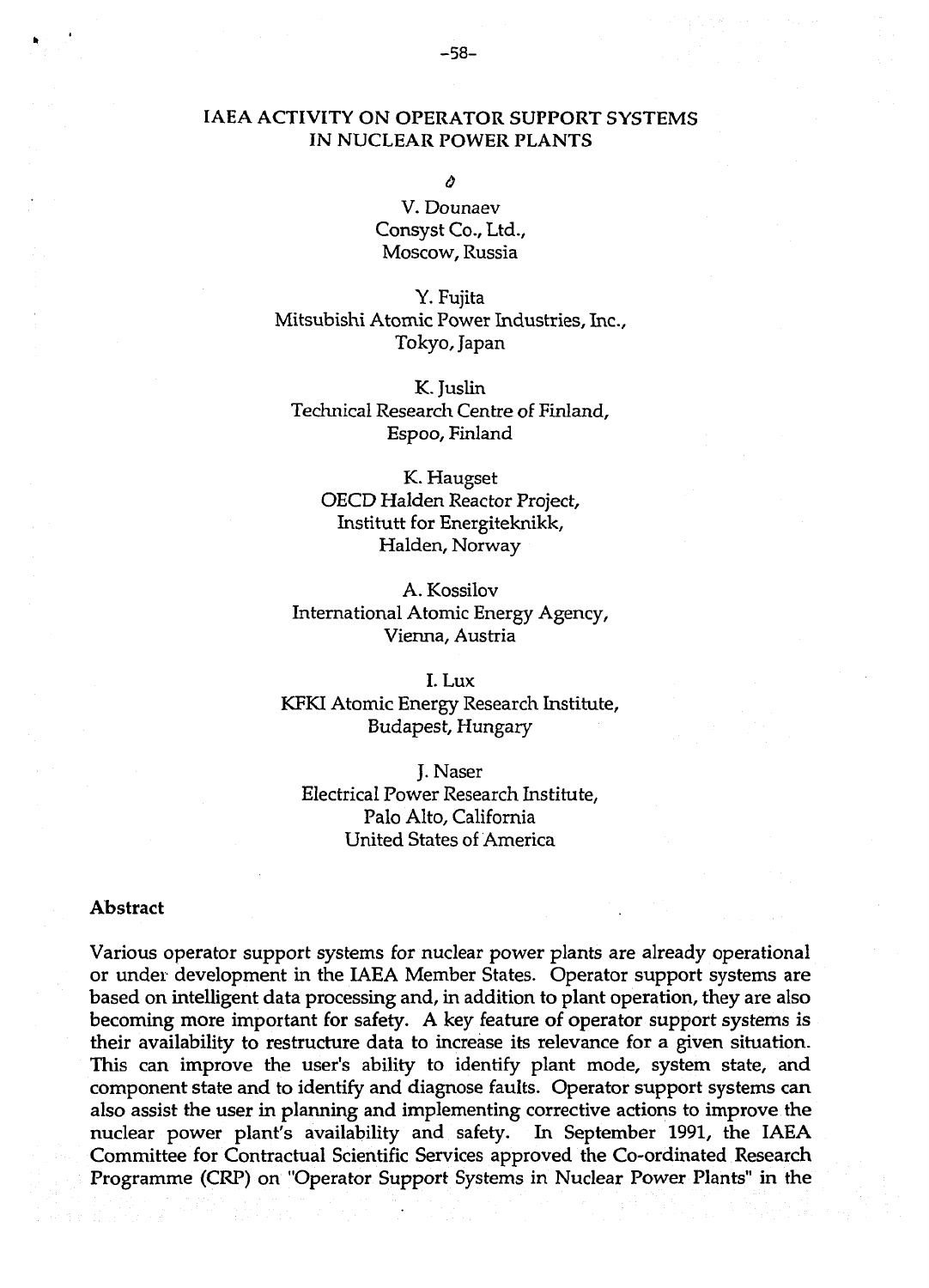**framework of the Project "Man-Machine Interface Studies". The main objective of tliis programme is to provide guidance and technology transfer for the development and implementation of operator support systems. This includes the experience with human-machine interfaces and closely related issues such as instrumentation and control, the use of computers in nuclear power plants, and operator qualification.** 

#### **1. INTRODUCTION**

**An international organization is in an ideal position for creating a framework that is instrumental in the exchange of knowledge and experience. The role of the IAEA in collecting, systematizing, and developing scattered knowledge and experience has been recognized since its inception.** 

**Following recommendations made at the Specialists' Meetings in Helsinki ("Artificial Intelligence in Nuclear Power Plants", October 10-12, 1989) and Lyon ("Communication and Data Transfer in Nuclear Power Plants", April 24-26, 1990), the International Working Group on Nuclear Power Plant Control and Instrumentation (IWG-NPPCI) suggested the organization of a CRP on "Operator Support Systems in Nuclear Power Plants".** 

**It was suggested by the IWG-NPPCI that the proposed CRP should focus its efforts on various aspects of who are the users of operator support system, what are their needs, and what would be the benefits of operator support systems. In September 1991, the IAEA Committee for Contractual Scientific Services approved the programme in the framework of the "Man-Machine Interface Studies" project.** 

**The main objective of this programme is to provide systematic guidance and information on human-machine interfaces and closely-related issues including instrumentation and control, the use of computers in nuclear power plants, and operator qualification. An essential part of this objective is to exchange experiences in these areas between co-operating organizations.** 

### **2. SCIENTIFIC BACKGROUND**

#### **Motivation**

**In the last twenty five years, the size and complexity of nuclear power plants have increased significantly. In addition, the requirements on operations, maintenance, engineering, and management personnel to improve availability, reliability, and productivity and to reduce safety challenges to the plant have increased. These personnel are working with more complex systems, and responding to increasing operational, financial, and regulatory demands. As tasks become more complex, involving large numbers of subsystem interrelationships and large amounts of data, the likelihood of potential errors and their detrimental consequences may increase. Reliable, integrated operator support systems can play a critical role in increasing**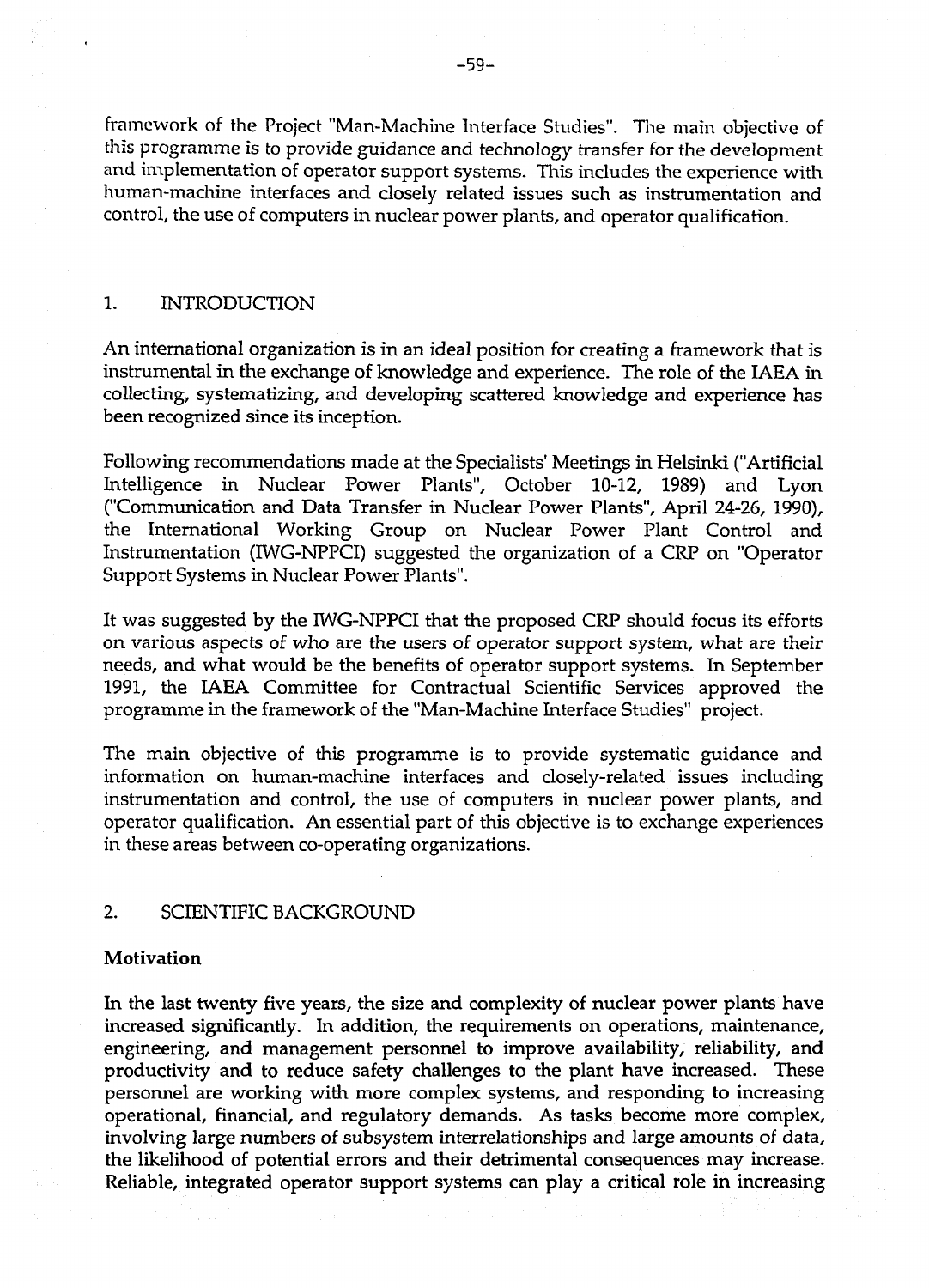**availability and reliability, in reducing operation and maintenance costs, and in protecting the utility's capital investment.** 

**The technological advances of the last few years have made it possible to develop sophisticated operator support systems, which can not only process and present information, but can also give advice to the operator. With appropriately implemented operator support systems, humans can be augmented substantially in their capacity to monitor, process, interpret, and apply information; thus reducing errors and increasing reliability and availability. These operator support systems can increase productivity by eliminating routine human-power-intensive efforts such as recording, collecting, integrating, and evaluating data; and by assisting in monitoring and control activities. They can improve the consistency and completeness of decision-making activities by performing the role of diagnostic and decision-support advisors. Operator support systems can assist in reducing safety challenges to the plant by presenting more complete, integrated, and reliable information to plant staff to better cope with operating and emergency conditions. Reducing safety challenges leads directly to improved reliability and availability and hence productivity. An additional advantage of operator support systems is that they can, and should be, tailored to the specific needs of the user.** 

#### **Problems experienced and what has been done**

**Operational, diagnostic, monitoring, and maintenance errors have all occurred in power plants causing reductions in availability and substantial financial consequences. The event at Three Mile Island is an extreme example of this. Since this event, a number of operator support systems have been implemented to assist in the control room such as critical parameter displays, boiling curve displays and tables, and emergency operating procedure flow charts. These operator support systems have demonstrated their ability to assist humans in making their decisions and increasing the availability of the power plant.** 

**In the maintenance area, operator support systems have been developed to reduce equipment failures such as instrumentation out of calibration, emergency diesel generator faults, and pump degradation. These operator support systems allow faster fault detection and diagnosis, and give the capability to know when to perform conditioned-based maintenance on plant equipment. Conditioned-based maintenance and faster fault detection and diagnosis can reduce the plant down time and repair costs.** 

**In the engineering area, operator support systems have been developed to assist in many areas which are either difficult or time consuming. Some examples are refueling planning systems, design aiding tools, and root cause advisors.** 

**Finally, in the management area, operator support systems have been developed to assist in planning and decision making. Examples are maintenance planning advisors and cost-effective plant operation decision aids.** 

**Future directions**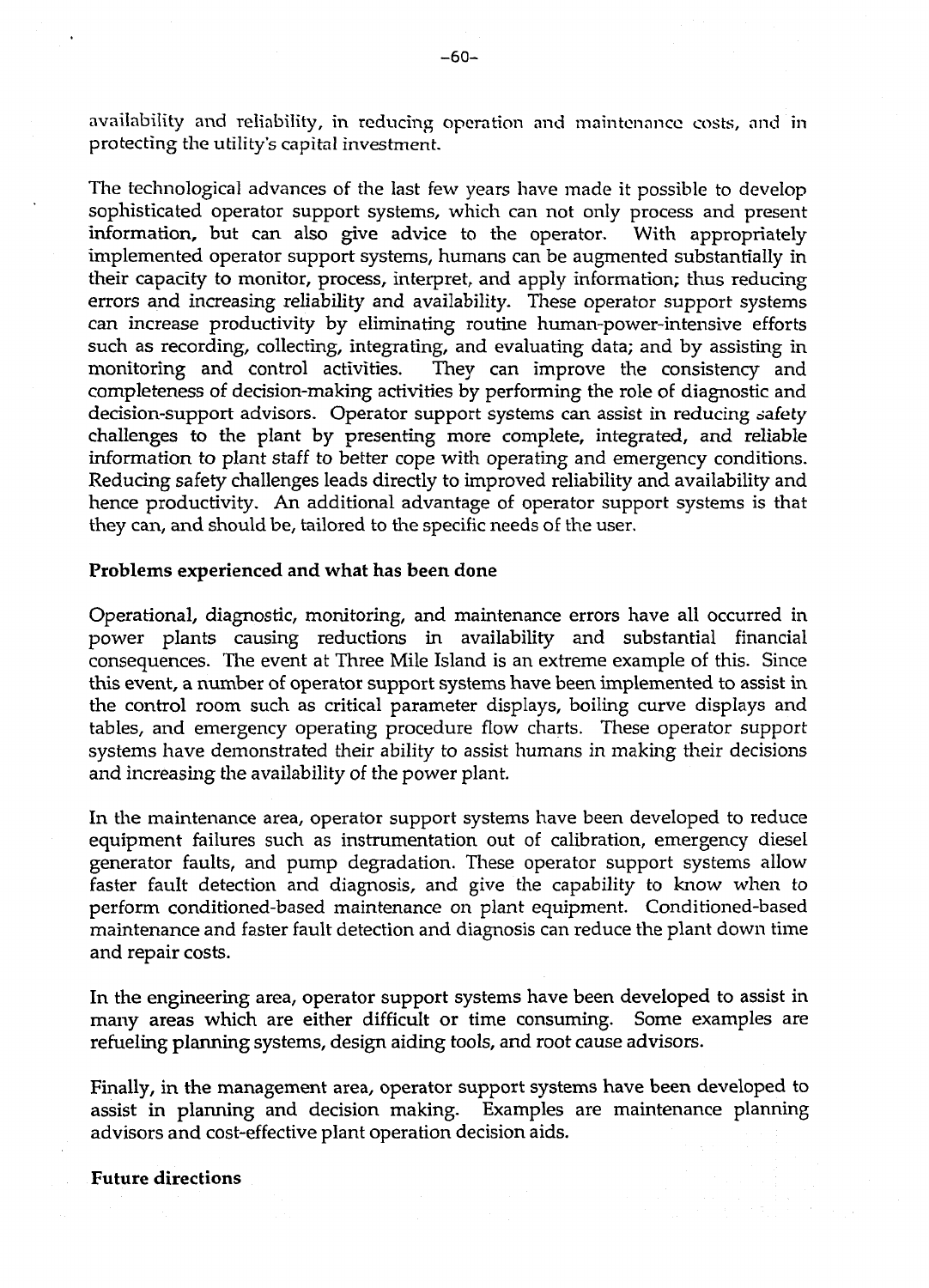**Advances in technological and human engineering offer the promise of helping nuclear power plant staff to reduce errors, improve productivity, and reduce the risk to plant and personnel. A plant-wide infrastructure for coordinated operator support systems should be created to enhance these systems and to reduce their implementation costs. This infrastructure will include information communication capabilities, database and knowledge base managers, and a unified human-machine interface. This infrastructure will permit incremental additions of operator support systems in all domains.** 

**Eventually operator support systems will be developed to assist humans in all areas where the systems can demonstrate usefulness to the human. Guidance and tools for developing and implementing these operator support systems will be created. These operator support systems will be implemented both in new plants and as retrofit upgrades to existing plants.** 

### **3. PROGRAMME GOALS**

**The major goal of the IAEA Coordinated Research Programme on Operator Support Systems in Nuclear Power Plants is to supply guidance and technology transfer in the development and implementation of operator support systems. Several subgoals have been identified to accomplish the first steps necessary to achieve this overall goal. These subgoals are to:** 

- **o Determine the current status of operator support systems and their availability**
- **o Assess Member States' experience with operator support systems**
- **o Determine plant activities which can benefit from operator support systems**
- **o Identify needed operator support systems and classify them in terms of type, user, and criticality**
- **o Evaluate the consequences of "soft automation" which occurs with some types of operator support systems**
- **o Develop recommendations on how to implement operator support systems in nuclear power plants from both the technological and human factors aspects**
- **o Develop requirements for methods to evaluate the usefulness of operator support systems to the user**
- **o Develop requirements for methods to perform cost/benefit analyses to help justify operator support systems**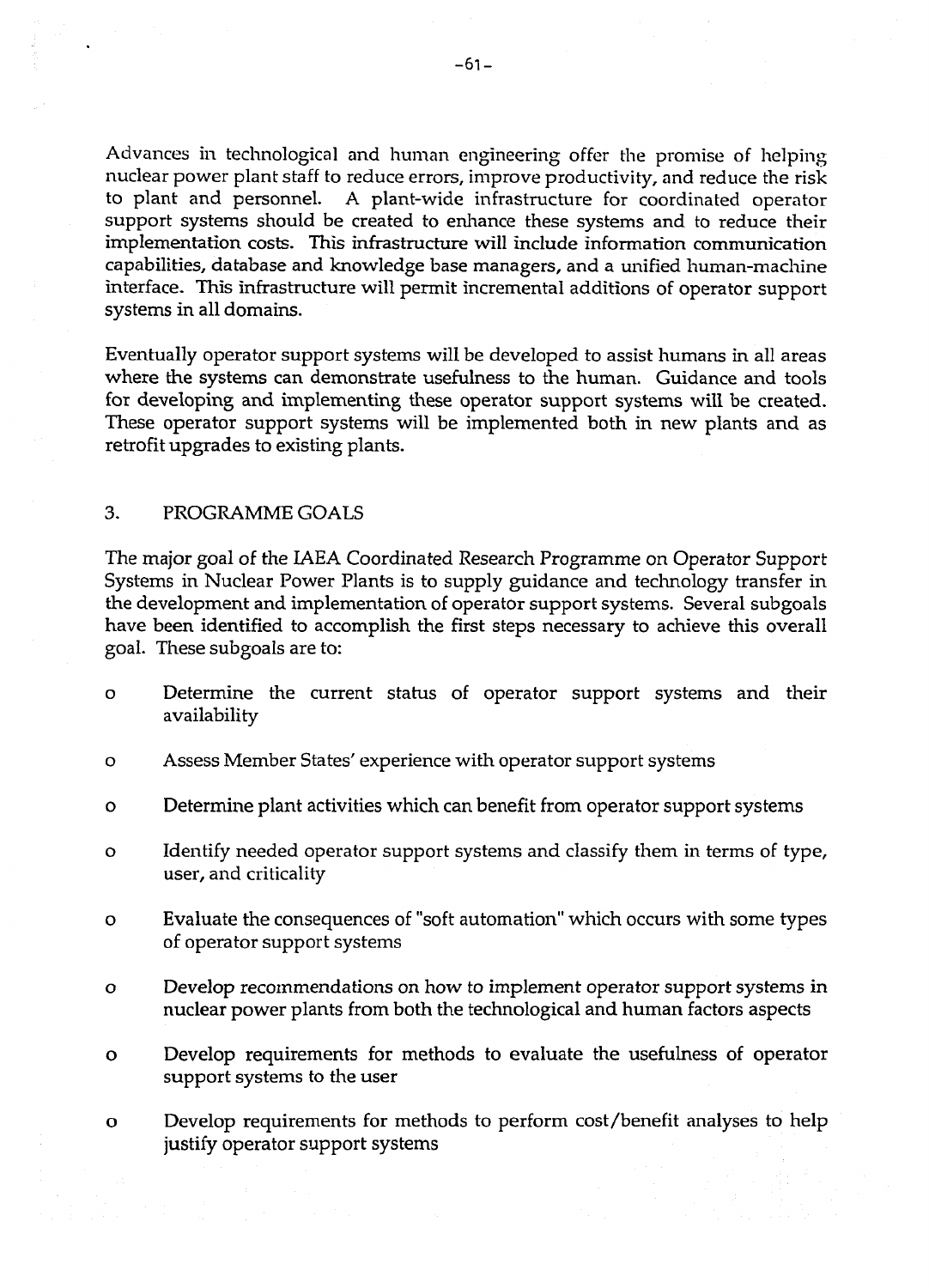**o Perform a review of current practices for qualification, verification, and validation of operator support systems.** 

### **4. SCOPE OF WORK**

**The scope of work for this programme has been divided into five areas. The tasks in these five areas are designed to achieve the goals mentioned above. The following is a detailed description of these five areas and some of the questions that still need to be answered.** 

## **Operator support systems' current status and experience**

**Various operator support systems are already operational or under development in different countries. Essential consideration in operator support system development is the integration with other instrumentation and control systems. A serious lack of proven methods and practical international standards to support this integration still exists.** 

**Existing experience in the development and implementation of the operator support system gives the opportunity to evaluate the achieved results, to determine the implementation tasks and difficulties, and to define the requirements of an operator support system to assist power plant personnel. The following activities are needed to achieve this information. The physical and mental tasks to be performed by the operator need to be defined to determine what activities are potentials for an operator support system. Areas of operation that are difficult, error-prone, or routine for human operators both in operational maneuvers and in comprehension and planning should be identified. These are areas which are prime candidates for operator support system development. An understanding of existing operator support system functions and how well they have been utilized can yield important lessons for future implementation activities. An accumulation of a list of operator errors and plant departures from optimum performance will also present potential areas for future operator support system. These activities will help identify the areas of opportunity for operator support system capabilities.** 

#### **Identification and classification of operator support systems**

**The problems of terminology and classification are extremely important for all technical areas. Solving these problems allows the implementation of a systematic approach in the design, evaluation, and acceptance of integrated operator support systems. Initial practice in this area by UNIPEDE and the Halden Project can be a basis for the classification of operator support systems. This classification will be useful for designers as well as for licensing organizations.** 

**So far operator support systems, which have been developed, have not been classified as safety systems or safety-related systems requiring a formal licensing procedure. However, there are signs that some operator support system applications might be in these areas in the near future. Therefore, it is essential to**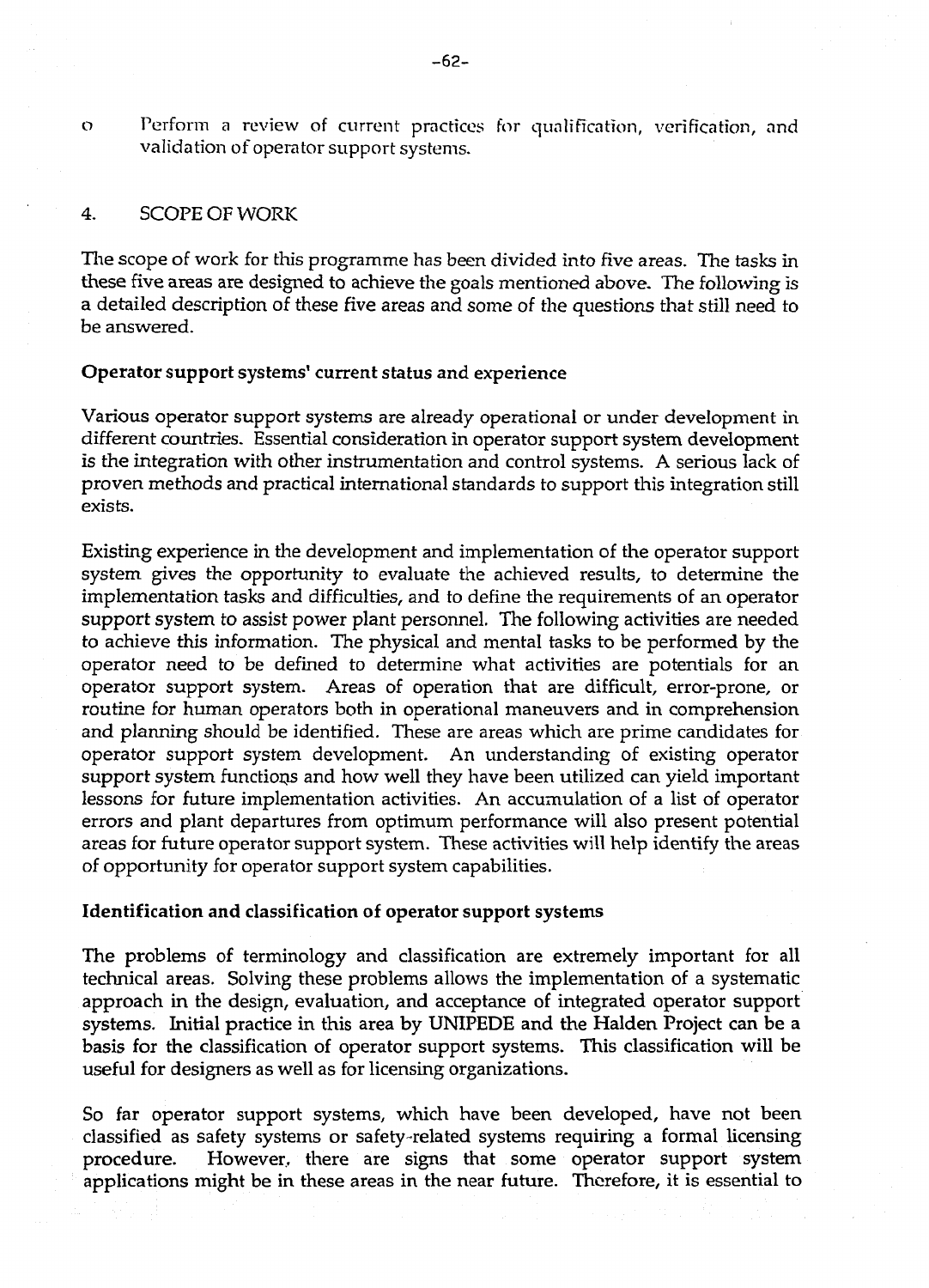**identify and correctly classify these systems and to consider the potential licensing ramifications for them.** 

**An important effort in the identification of operator support systems is the development of functional tasks performed by operators and the determination of where operator support systems can contribute to these tasks in a useful manner. This can be achieved by looking at the operational, maintenance, engineering, and management activities in a nuclear power plant. These activities can then be evaluated to determine which could benefit from the utilization of operator support systems. Associated with this effort, it is also necessary to understand the relationships between the responsibilities of the operator and the operator support systems.** 

**In this connection it is important to consider the following needs. Information which would allow the matching of operator support system with operator/operational needs must be obtained. It is important to define who is the operator and what is an appropriate operator support system. A foundation based in plant activities to classify operator support system should be established. An essential aspect for the success of operator support systems is the determination of a method for classifying the relationship between the operator's responsibility and the operator support system's responsibility. Determining the operational degrees of freedom is needed. For example, how much control and responsibility does an operator really have and how much should the operator have, leads to what roles the operator support system can play in the power plant. To support implementation of operator support systems, it is important to develop a classification scheme for operator support system functions.** 

#### **Human aspects of introducing operator support systems**

**The availability of advisory systems to the operator is changing the operator's basis for making decisions and performing actions. It is essential that the operator support system does not limit the operator's ability to use his own creativity and knowledge when faced with problem solving tasks. Rather, the operator support system should support him in using his knowledge and extending it. The success or failure of this depends very much on the way the operator support system is designed, and the background the operator has in utilizing this technology. The specific items to be considered are described below.** 

**When designing the operator support system, it is important to ensure that it, in practice, gives the intended support and is accepted by the operator. One way of coping with this is by involving the user at an early phase of the operator support system development. Questions still remain to be answered. Should this be done at the time of the operator support system function specification, during the design of the human-machine interface, or when? Are there many steps in which to involve the user?** 

**Introduction of operator support systems changes the type of information available to the operator. The operator may change his role from performing detailed actions,**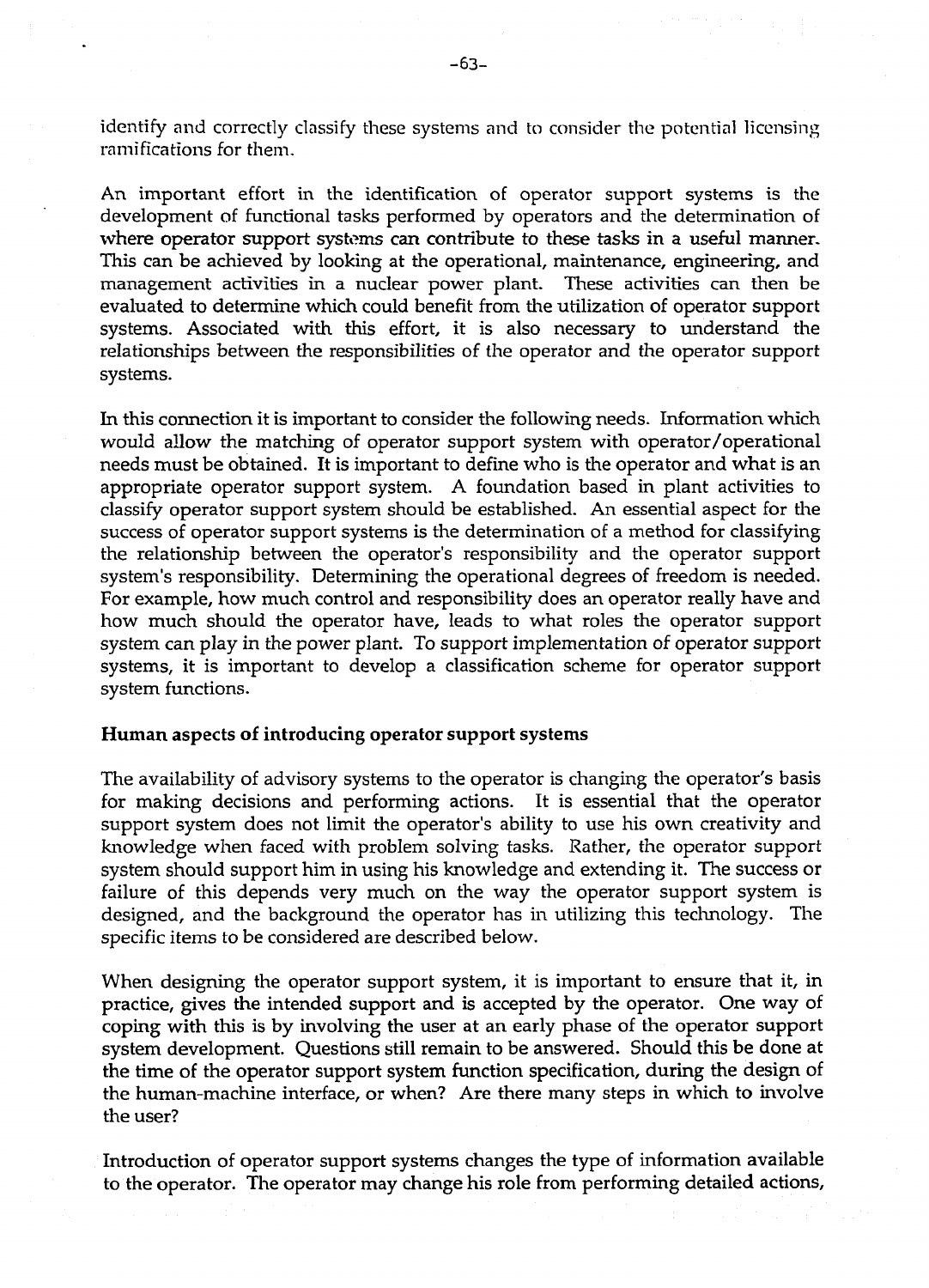such as control actions, to making more high-level decisions. Will this change the **operator's role and also present new requirements for the operator with respect to basic education and training?** 

**Efficient use of an operator support system can only be made if the operator is familiar with the function of the operator support system and its interface to the user. Training in use of the operator support system is important, so that the operator can use it in the right situation and in the right manner. Training, using a full scope simulator is foreseen, to ensure the operator has these abilities.** 

**Extensive use of operator support systems may make the operator dependent on the system, and reduce his ability to handle the situation correctly if the operator support system is unavailable or gives wrong or incomplete information- Especially in the case of diagnostic systems for the handling of unexpected events, this may have a negative effect on operator performance. The reliance upon an operator support system may lead to what is called "soft automation". Is this desirable, and what requirements does that put on the operator support system quality? Can the operator support systems be designed so that the operator's ability to handle the situation on his own is not deteriorated, but actually improved?** 

#### **Technology for implementation**

**In this section, the programme will be focused on computerized operator support systems which are expected to constitute the main part of future operator support systems. With the fast development of computer technology, the main task will be to apply the technology in the correct manner. That is, avoiding technology-driven operator support system development and instead doing development based on user needs.** 

**In cases where a large number of operator support systems are to be implemented in the control room, special attention must be paid to integration of the operator support systems with respect to other systems and'to design of a unified humanmachine interface for all of the systems. As introduction of a new operator support system normally means that more and new types of information are available, guidance should be given on what information to display and how to display it so that it is useful and does not add a burden to the operator.** 

**Even though new plant designs are being developed, where operator support system-based control room concepts are presented, operator support systems will mainly be utilized through a gradual upgrading of existing plants. Special attention must be paid to establishing the infrastructure necessary to successfully implement operator support systems. Elements in this infrastructure are communication and computing capabilities, databases, and knowledge bases. How to assure compatibility between analog and digital equipment is another important issue. Regarding the human-machine interface, the mixed analog/digital control room represents a particular challenge.** 

**Cost/benefits and evaluation**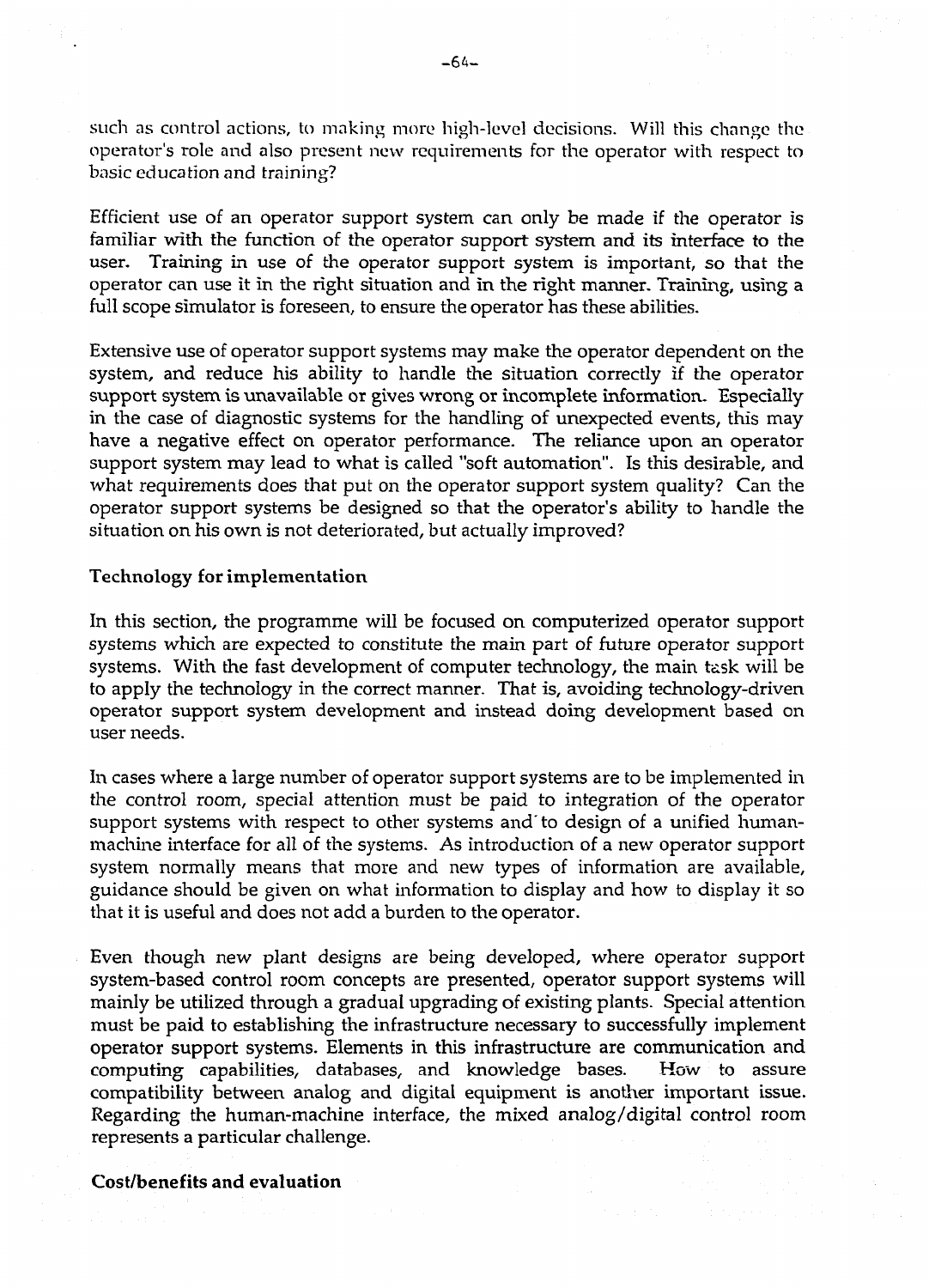**The cost/benefits of an operator support system is very difficult to determine before experience with the system has been gained through practical application. Especially systems intended to assist in rare events (e.g., disturbances, accidents) are difficult to analyze in this respect. The problem of defining cost/benefits reduces the speed with which operator support systems are introduced in nuclear plants. What may be done to assist in cost/benefits analysis to change this situation? Which methodologies are currently available to arrive at more accurate cost/benefit data?** 

**One way of quantifying the usefulness of an operator support system is to perform a realistic evaluation of the operator support system before actual implementation at the plant- Which methodologies are available to do this (e.g., experimental, analytical) and what requirements are needed to assure realism of the simulators, test stibjects, and design of the evaluation experiments? It is also important to develop credible techniques for evaluating the operator support system after implementation.** 

**In the case of computerized operator support systems, which have a relevance to safety, software/hardware qualification and verification and validation (V&V) is of particular importance to ensure sufficient reliability of the operator support system. Especially in the case of complex support systems based on knowledge-based techniques, good V&V techniques are just being developed. How should V&V be performed to guarantee the required quality of the system? What limitations are there in use of the various operator support system development methodologies (e.g., model-based, knowledge-based, simple logic, software size and complexity) for developing systems assisting in the various tasks (e.g., safety critical, safety-related, non safety-related)?** 

**In many countries the utilities and safety authorities do not yet have any well established practice and know-how on qualification of operator support systems. More international cooperation is needed here.** 

#### **5. RESULTS EXPECTED**

**This programme will produce several documents and technology transfer meetings. During each year, a Coordinated Research Programme meeting will be held to discuss the progress of each organization on the tasks in this programme. A report of each of these meetings summarizing the results will be put together. At the end of the programme, a final report will be created describing all of the activities carried out by the co-operating organizations. Depending on the success of this programme and interest in performing more work on operator support systems for plant productivity improvements, it is envisioned that a follow-up programme will be developed.** 

**The intermediary and final reports will give guidance for the development and implementation of operator support systems. The information in these reports will consist of shared knowledge and experience of organizations in several countries.**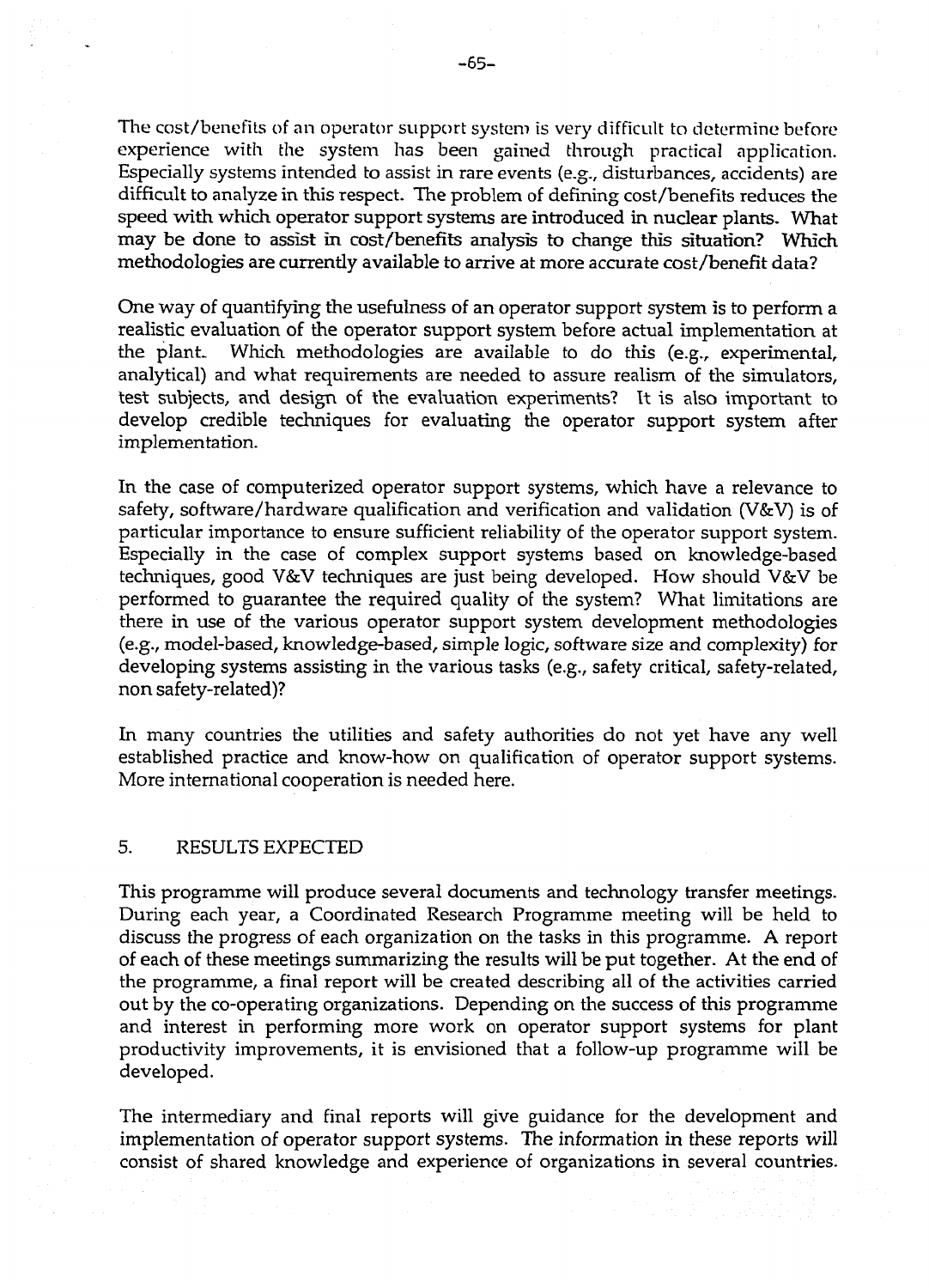**The results of these efforts will benefit nil countries in their development and implementation of operator support systems. Obviously, the organizations and countries, which need the most help in developing and implementing operator support systems, will have the most to gain.** 

**A comprehensive set of national technical reports after each Research Coordination Meeting, as well as summary reports and final technical documents, will be distributed to all participating organizations.** 

# **6. DEVELOPMENT OF THE IAEA DATABASE ON OPERATOR SUPPORT SYSTEM**

**The group of organizations taking part in the CRT's first meeting regarded it necessary to set up a database containing the most pertinent characteristics of the operator support systems operating in nuclear power plants worldwide. The main reasons for this decision were the following:** 

- **o The important field of operator support systems is changing very rapidly and a database would be the most efficient means of keeping the interested parties well informed. It was recommended that the IAEA should consider assisting in the creation and maintenance of this database;**
- **o There is a large amount of activities going on worldwide related to operating support systems. It would be more efficient if the different countries and organizations could learn about each other's experiences and take advantage of them when appropriate;**
- **o Since the questionnaire will be sent to all countries engaged in nuclear power plant activities, the database will represent a more complete collection of information about the worldwide status of operator support systems at any time than can be supplied by the CRP participants alone;**
- **o Since the implementation of operator support systems in nuclear power plants is growing every year, and their influence on the operation of the nuclear power plant is increasing, it is of primary importance to share the experiences and practices throughout the world;**
- **o Since the contents of the database will be available to everybody in connection with the IAEA, it would promote more efficient and further exchange of information among the IAEA members.**

**Besides the general merits of the planned database as above, the potential users of the database will receive the following benefits and advantages:** 

**o The database is meant to contain the most detailed and concise information from the widest source of information that has ever been gathered on operator support systems in nuclear power plants.**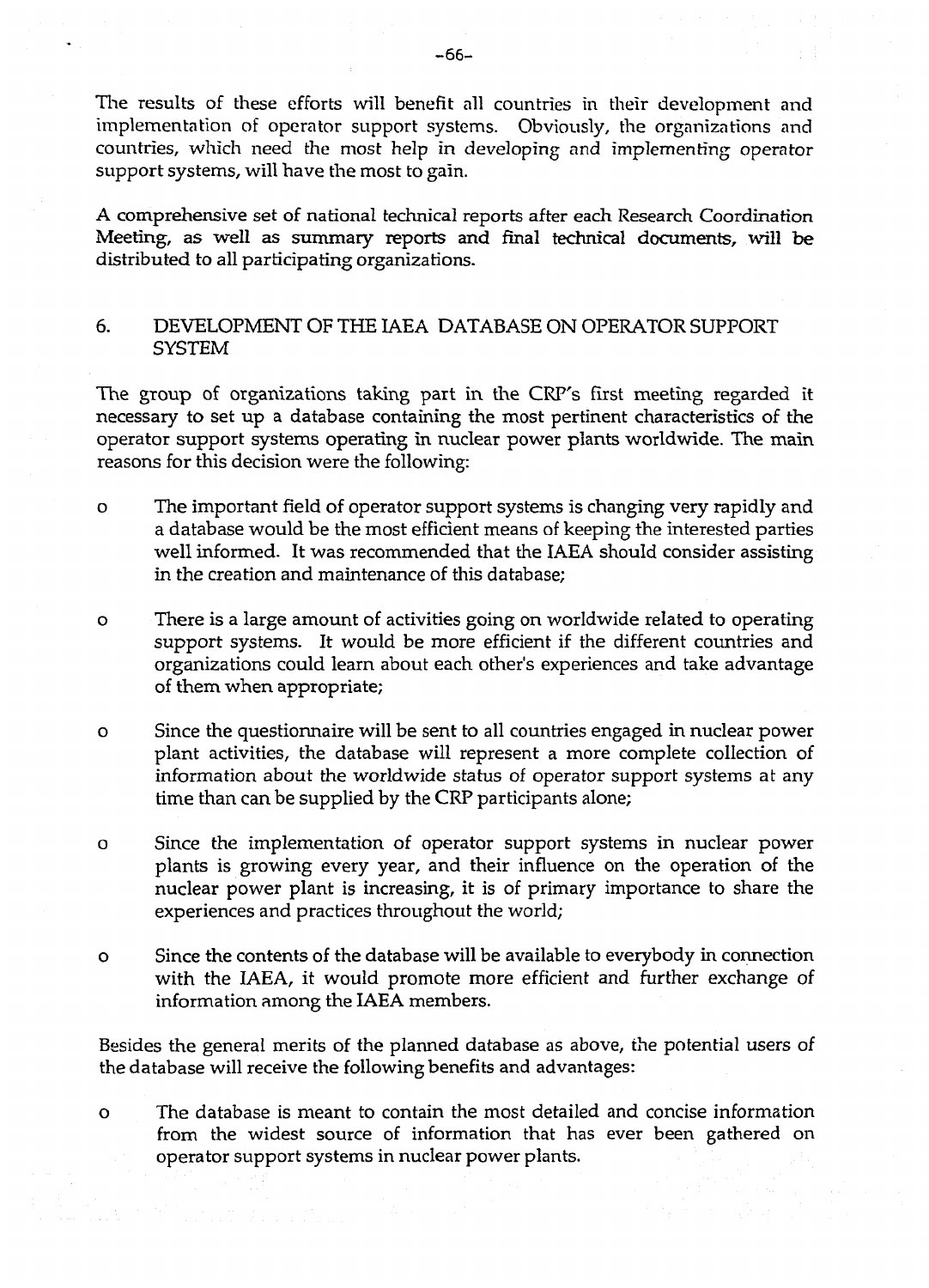**o The database will serve as a source of information to** 

- **possible users of an operator support system**
- **possible developers /vendors of an operator support system**
- **authorities**
- **public relations officials and public.**

**As such it may help the mutual understanding of the above parties by offering concise technical contents with well defined terminology and context.** 

**o The database is an excellent tool for drawing general conclusions on a worldwide basis concerning specific aspects of operator support systems. With properly defined keys for the database, various features of the existing operator support systems can be collected, compared and/or determined. The database will be a unique tool for making statistical analysis of information pertaining to specific characteristics or subsets of the existing operator support systems.** 

**o Information concerning specific features of the systems (e.g., configuration, number of input/output signals, methods used, the invested financial and human-power resources) will help other developers and/or users in the design and development of a new system.** 

**o Comparison of similar systems at various plants may reveal tendencies or systematic differences. The analysis of these may lead to the understanding of the possible future role and development directions for such systems.** 

**o Analysis of certain features, components, and development methods of the operator support systems may contribute to the formulation or refinement of quality assurance (QA), V&V or other authority-set requirements in some of the member states.** 

**o Finally, in the most general sense, since the database will be made available to all IAEA members, it will contribute to a more efficient exchange of information among the firms, institutions, and establishments involved.** 

#### **Questionnaire on existing operator support systems**

**An important information basis for the present CRP is the current status on the use of operator support systems. To gather as much information on this topic as efficiently as possible, the decision was made to develop a questionnaire to be sent to organizations engaged in this field. The two main groups addressed by the questionnaire are the developers of operator support systems and the users of operator support systems. The same set of questions will be sent to both groups. The information to be gained from the survey is expected to represent an important**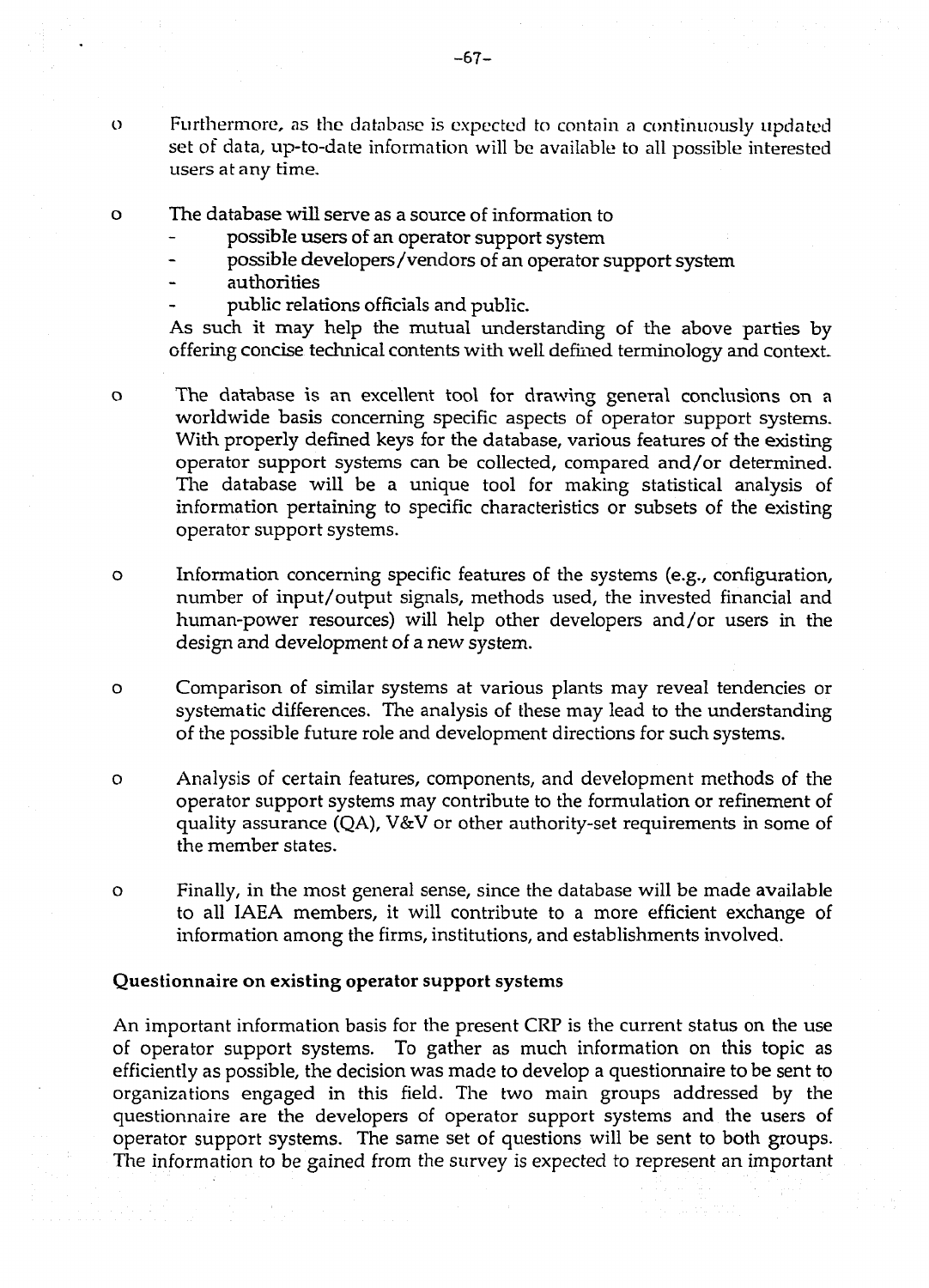**extension of the information gathered by the CRP members directly from their respective countries.** 

**The questionnaire for the survey on existing operator support systems covers the following areas: organization information, functionality, usage, technical system specification, development process, testing results, use, cost and benefits, training, and documentation. The document was sent cut by the IAEA to national representatives who were responsible for further distribution within their own country. The completed questionnaires were returned to the IAEA.** 

**So far, information on existing operator support systems has been collected by the IAEA from more than 60 enterprises, institutions ind utilities. This information must be captured in a database to be useful. Therefore, it is necessary to determine the exact contents of the database including** indicators, **queries and forms of reports, working methods for the creation and supporting** of **ihe database, and the additional recommendations for the IAEA to enhance the questionnaire for more efficient use of the database by diiferent** user?.

#### **The proposed structure of the database**

**The members at the consultancy group meeting analyzed the responses of the questionnaires. It was considered whether the existing data was sufficient and if new questions should be introduced to complement the collected information. It was found that some questions need additional clarification. After reviewing the questionnaire the following questions were raised from the point-of-view of user requirements, designers, and technology developers.** 

**Answers to the following questions are needed regarding the functional requirements of an operator support system:** 

- **o What are the needs of the users of an operator support system?**
- **o What specific functions are necessary to satisfy the user's needs?**
- **o What is required by the licensing authorities?**
- **o How is the V&V performed?**
- **o Who uses the system, how many users, what are their relationships?**
- **o What are the appropriate forms of human-machine interactions?**
- **o What kind of input and output information is needed for the operator support system?**

**o Is the operator support system accepted by the users? What has been learned from the experience with the operator support system?**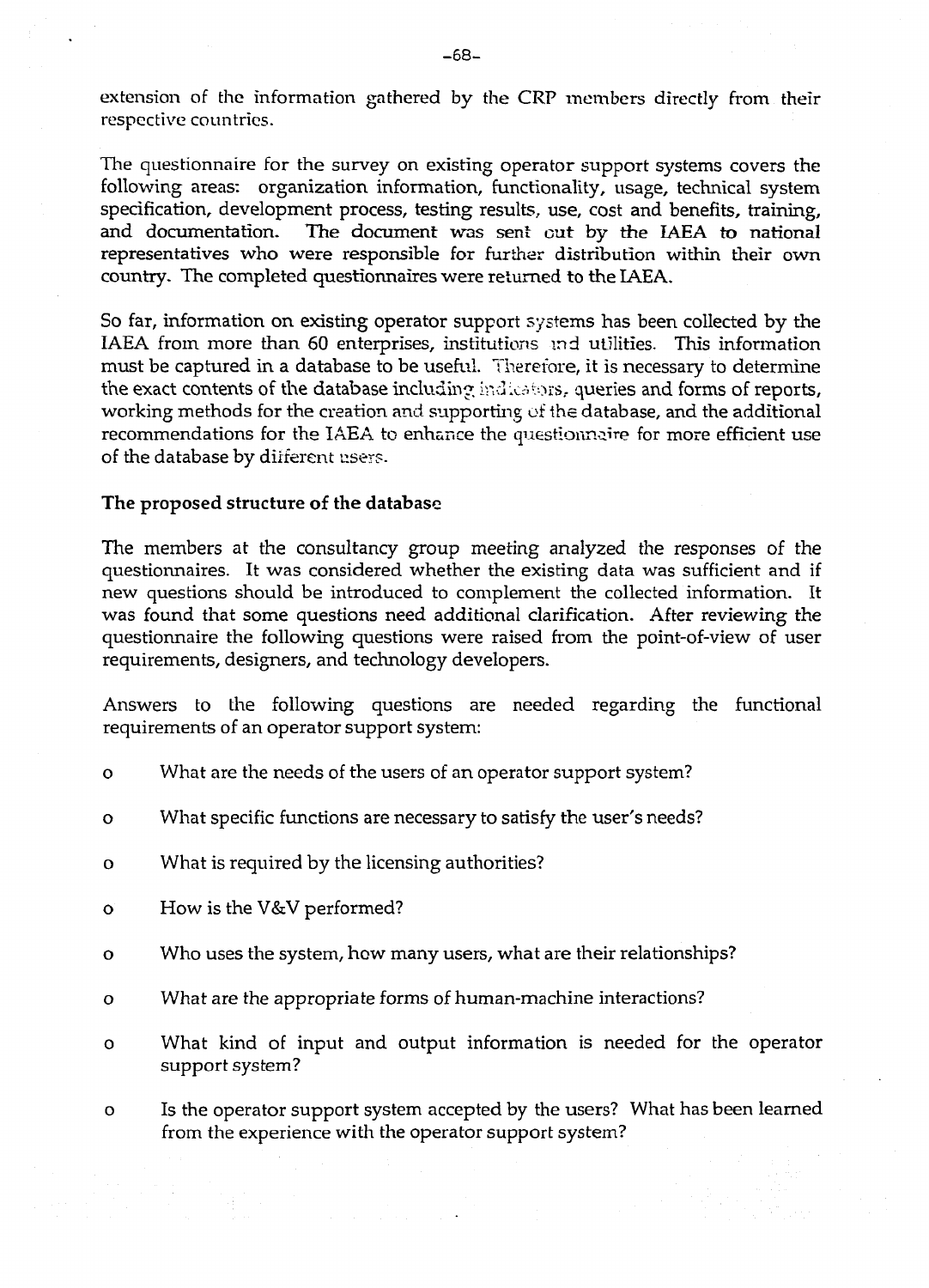**From design and construction point-of-view the following questions were asked:** 

- **o Which algorithms or information processing technologies can be utilized to achieve a given functional specification?**
- **o What information processing technology is most suitable in each case?**
- **o How can the system be integrated with existing instrumentation and control or monitoring systems (e.g., software or hardware configurations)?**
- **o Which languages or shells are suitable?**

**Regarding the technical development of operator support system systems, following questions were stated:** 

- **o For what kind of operator support system can a given new algorithm or information processing technology be applied?**
- **o What kinds of limitations might be imposed and how can these be overcome?**

**The proposed structure of the database and the additions for the questionnaire were based on the above questions. The names, lengths and types of the data fields in the database were defined.** 

**Also the structure of the database was discussed. The division of the operator support system database into specific tables was also discussed and some primary indicators were prepared (e.g., classification of the systems, functions of the operator support system, plant types).** 

**The resulting database structure and the proposed revision of the questionnaire are given in detail in the Appendix.** 

# **Database update process**

**The recommended database update process consists of the following four steps,** 

- **o Request member states to update relevant information**
- **o Collect responses**
- **o Update database and prepare "database update floppy disks"**
- **o Distribute database update floppy disks**

**Requests for the information update should cover** 

**(i) corrections/modifications of information already existing in database, and**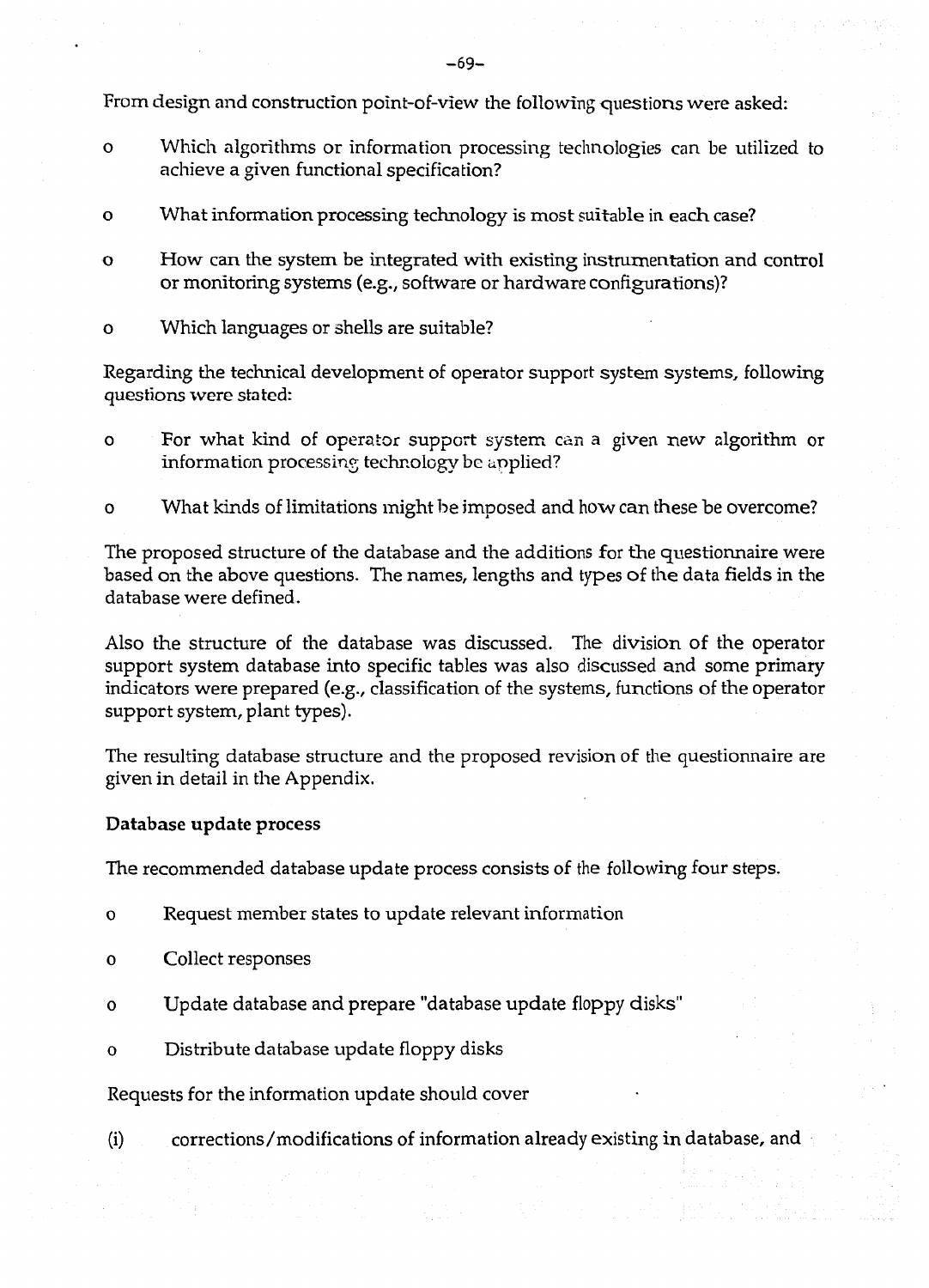**(ii) collection of information on new systems. Since the volume of update information is not expected to be enormous and the number of entries is not large, paper forms are probably sufficient. For the same reasons, floppy disks seem to be an appropriate form of media to be used for distributing the database update information.** 

## **Initial set up of database**

**There seems to be several tasks that need to be carried out before the initial setup of the database is achieved. These include the following:** 

- **o Revise the questionnaires**
- **o Request additional information from organizations which have already answered the questionnaires**
- **o Collect more responses**
- **o Clean-up of the input data**
- **o Database development (It is assumed that Agency is responsible for this task.)**
- **o Develop initial appraisal database.**

**As discussed above, the members of the consultancy group reached a conclusion that there are several pieces of necessary information which are not covered by the current version of the questionnaires. It is necessary to include this new information so that database can fully answer questions which are likely to be asked by database users. The additional pieces of information that need to be collected include the following (See the Appendix):** 

- **o Forms of human-machine interactions**
- **o Forms of integration with existing plant computers**
- **o Need for manual data input by users**
- **o Application software algorithms adopted (i.e. kinds of information processing technologies)**
- **o Use of a simulator for the purpose of testing**
- **o Some additional support functions (i.e. data collection)**

**This information should be collected from organizations which have already answered the questionnaires using a revised set of questionnaires.**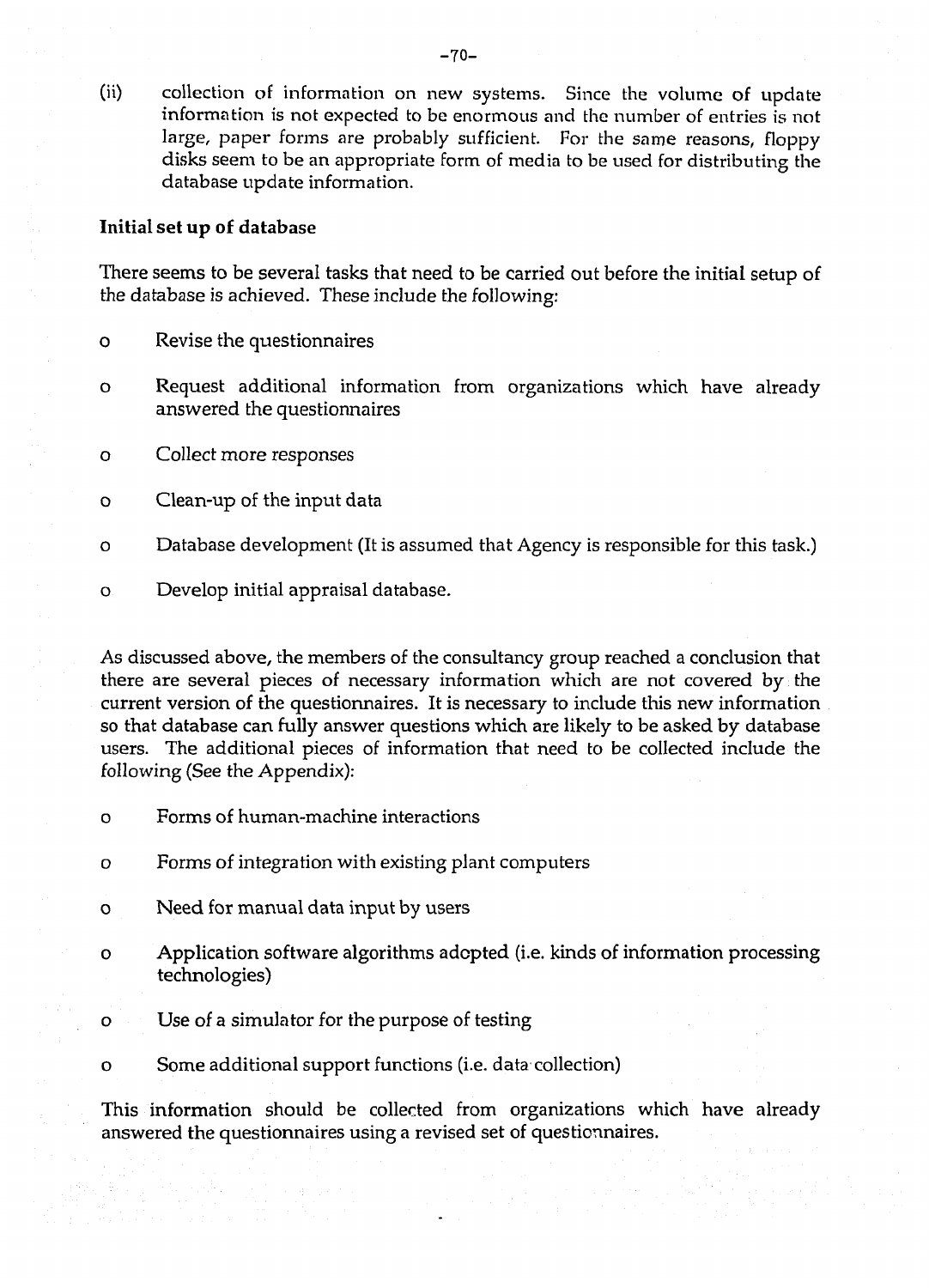**It is expected that information collected from various organizations on a particular operator support system might be inconsistent in many ways. Therefore, some consistency review by specialists will be necessary.** 

**The work being performed by this Co-ordinated Research Programme, along with the database of information being created, will provide guidance and technology transfer for the development and implementation of operator support systems.**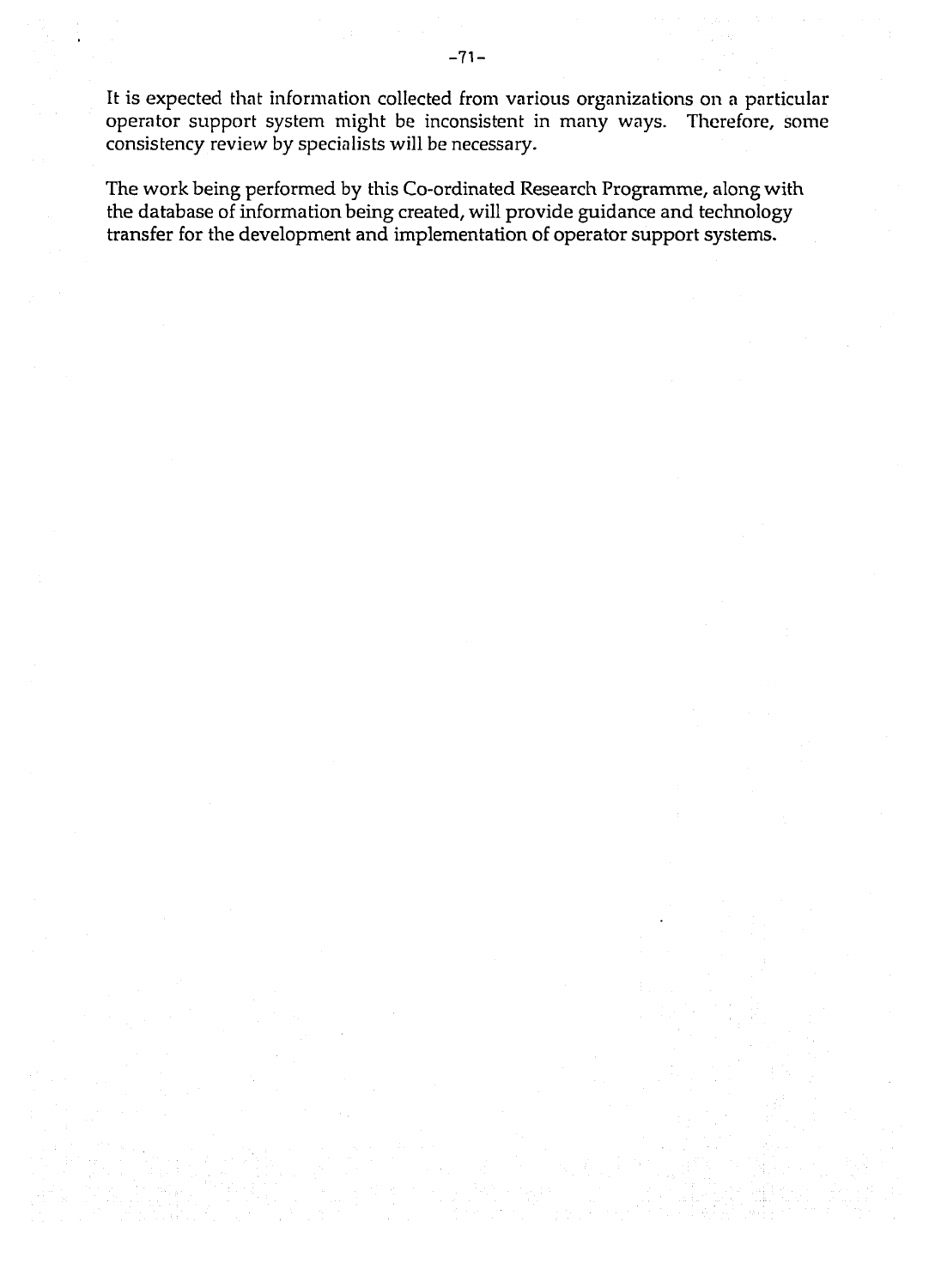# **QUESTIONNAIRE ON EXISTING OPERATOR SUPPORT SYSTEM**

# **1. Organization information**

**Organization submitting the form Name of organization60 Division Street Address or P.O.Box Zip-code and town Country** 

**Type of organization** 

**Developer (Specify Yes=Y or No=N)** 

| User Type of plant |  |
|--------------------|--|
| OtherSpecify       |  |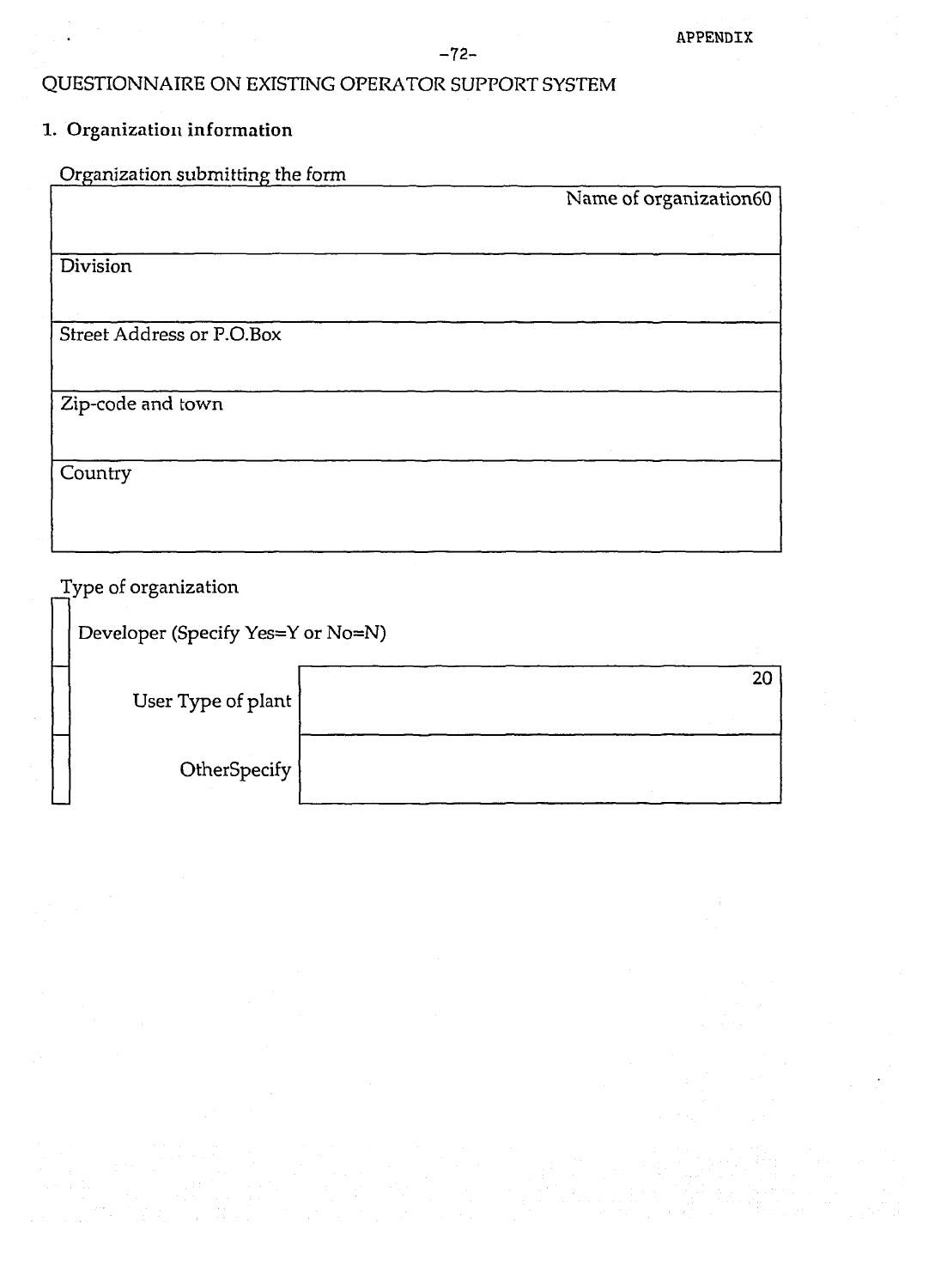| Contact person            | $-73-$                   |
|---------------------------|--------------------------|
|                           | Name60                   |
|                           |                          |
|                           |                          |
| Streat address or P.O.Box |                          |
|                           |                          |
|                           |                          |
| Zip-code and town         |                          |
|                           |                          |
| Country                   |                          |
|                           |                          |
| International telephone20 | International telefax 20 |
|                           |                          |
|                           |                          |
|                           | Electronic mail60        |
|                           |                          |

2. General

|  |                             | Name of system60 |
|--|-----------------------------|------------------|
|  |                             |                  |
|  |                             |                  |
|  | Acronym 20   Version number |                  |
|  |                             |                  |
|  |                             |                  |
|  |                             | Developer Name60 |
|  |                             |                  |
|  |                             |                  |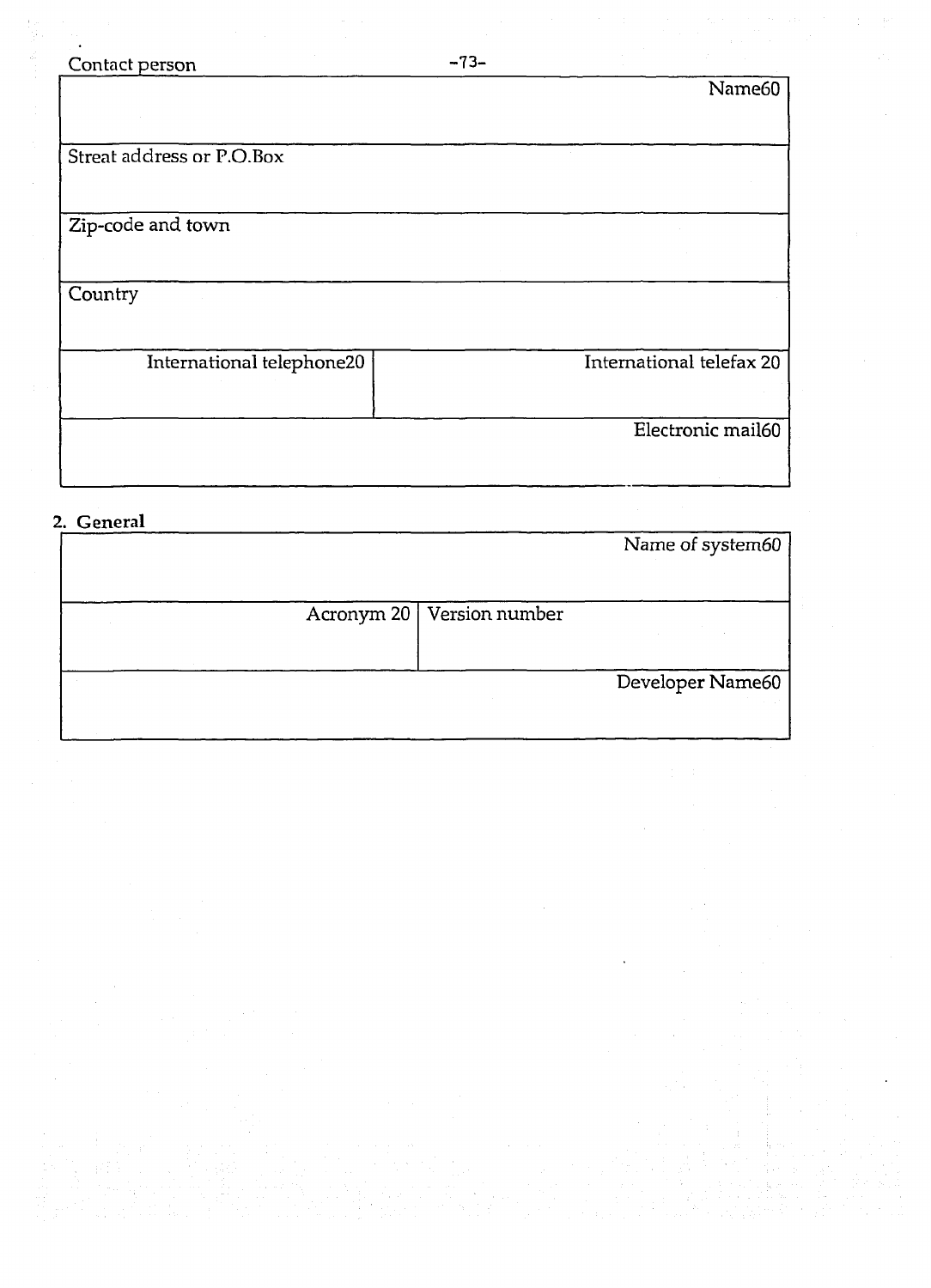*Plant* **types for which the system could be applicable** 

| PWR           | . . |
|---------------|-----|
| <b>BWR</b>    |     |
| <b>CANDU</b>  |     |
| Gas-cooled    |     |
| <b>RBMK</b>   |     |
| Other Specify | 40  |
|               |     |
| Any type      |     |

**State of development** 

**Please indicate dates** 

| Development   | 6 |    |  |
|---------------|---|----|--|
| started       |   |    |  |
| Testing phase |   |    |  |
| started       |   |    |  |
| Implemented   |   |    |  |
| Entered into  |   |    |  |
| operation     |   |    |  |
| Latest        |   |    |  |
| revision      |   |    |  |
| Retired from  |   |    |  |
| operation     |   |    |  |
| OtherSpecify  |   | 40 |  |
|               |   |    |  |

**Classification** 

| Task oriented displays                           |  |
|--------------------------------------------------|--|
| Intelligent alarm handling                       |  |
| Fault detection and diagnosis                    |  |
| Safety function monitoring                       |  |
| Computerized operational procedures presentation |  |
| Performance monitoring                           |  |
| Core monitoring                                  |  |
| Vibration monitoring and analysis                |  |
| Loose part monitoring                            |  |
| Materials stress monitoring                      |  |
| Radiation release monitoring                     |  |
| Condition monitoring maintenance support         |  |
| Other Specify                                    |  |
|                                                  |  |
|                                                  |  |
|                                                  |  |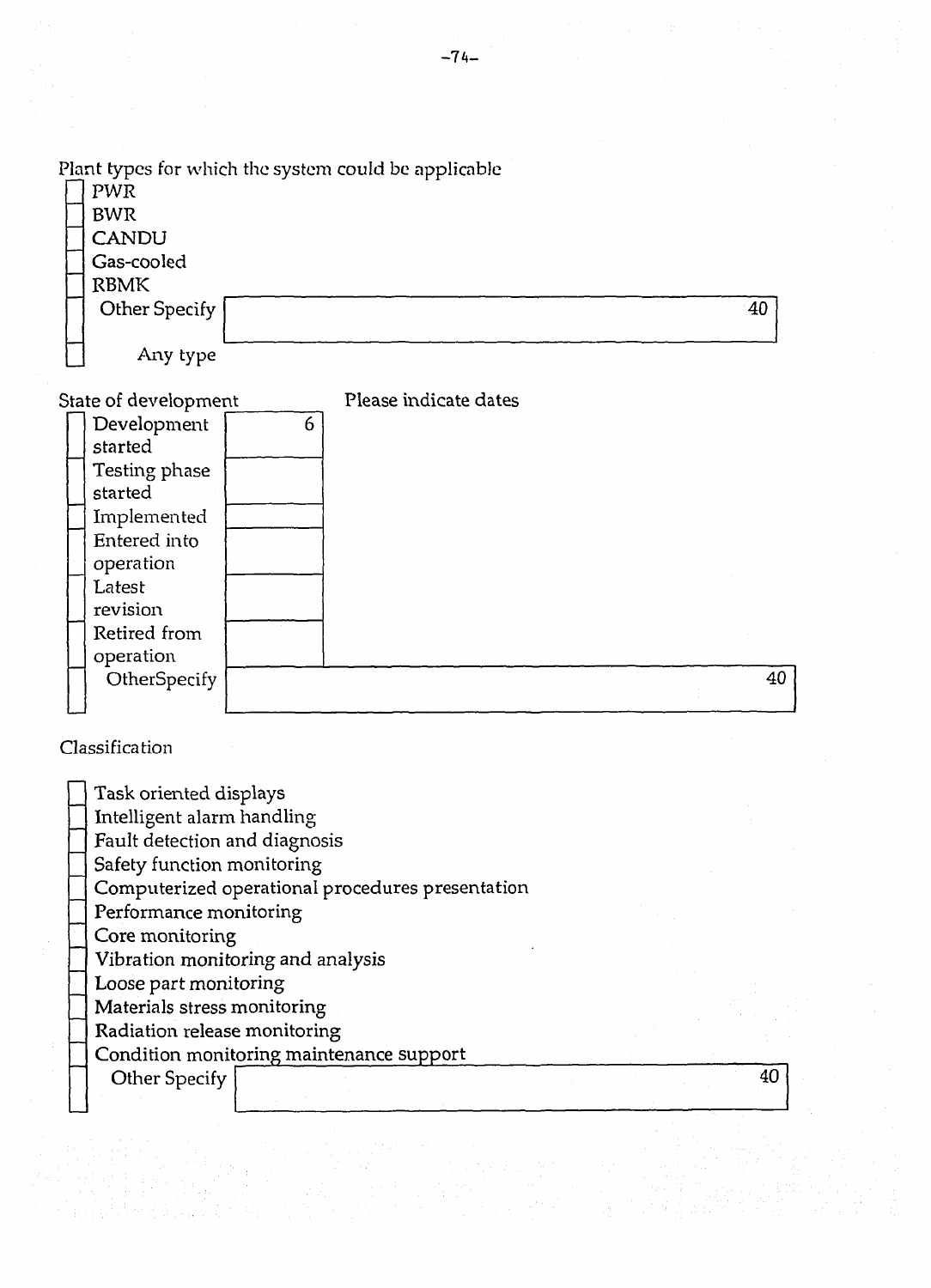Please fill in a short description *of* the system

## **3. Motivation**

**What is the main motivation for the system** 

| safety                   |  |    |
|--------------------------|--|----|
| business automation      |  |    |
| reliability/availability |  |    |
| reduced workload         |  |    |
| productivity             |  |    |
| environment protection   |  |    |
| regulatory requirements  |  |    |
| Other Specify            |  | 40 |
|                          |  |    |

**Who initiated the development or installation** 

|  | user                                |  |  |  |
|--|-------------------------------------|--|--|--|
|  | system supplier                     |  |  |  |
|  | regulatory organization             |  |  |  |
|  | utility personnel (other than user) |  |  |  |
|  | Other Specify                       |  |  |  |
|  |                                     |  |  |  |

# **4. Functionality**

**The system is designed to assist in (all that apply)** 

**Normal situations Incidents Accidents (within DBE) Accidents (beyond DBE)**  **250**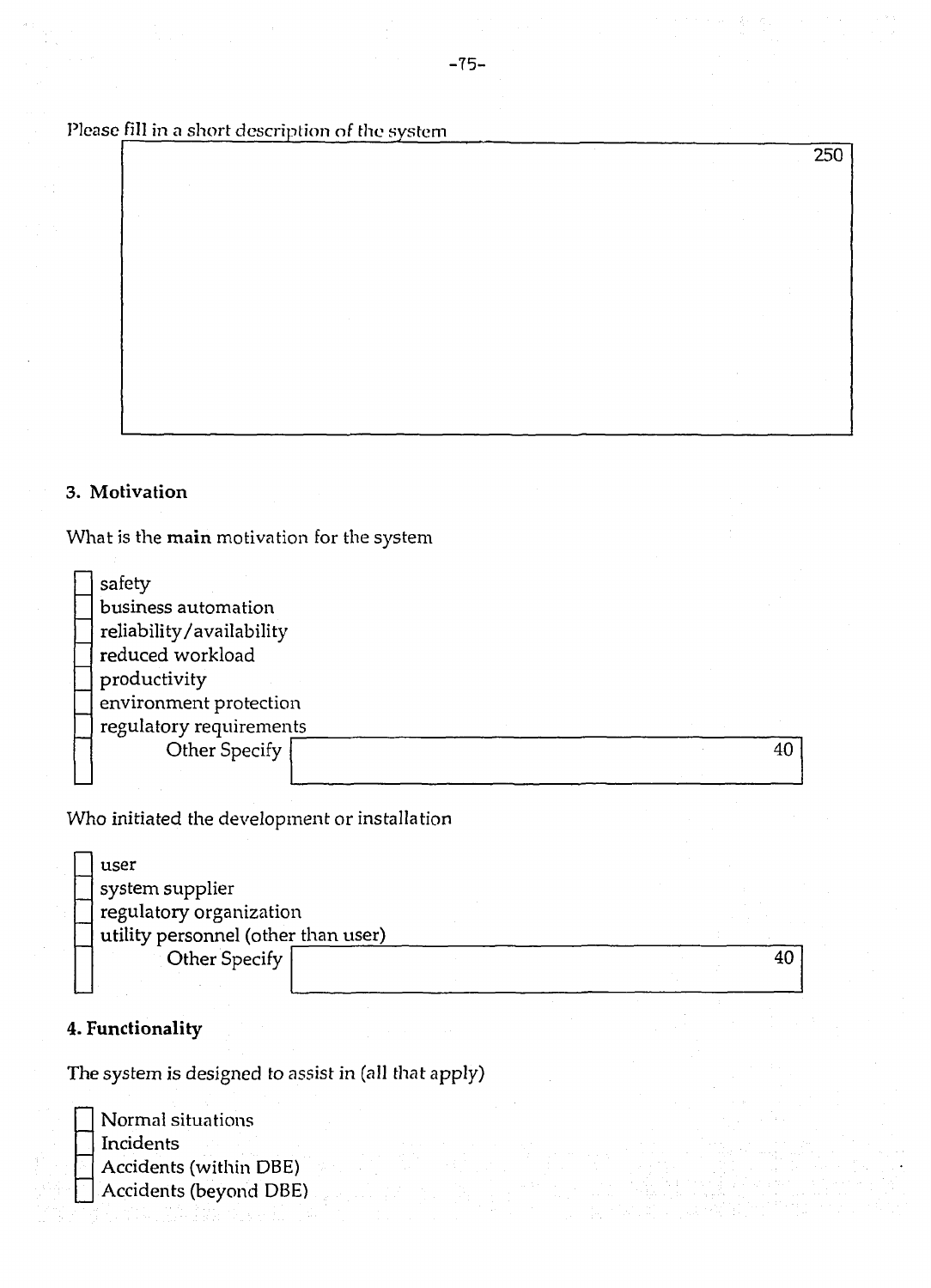**Does the system support (all that apply)** 

| Data collection                                           |    |
|-----------------------------------------------------------|----|
| Data archivation                                          |    |
| Monitoring                                                |    |
| Fault identification                                      |    |
| Diagnosis                                                 |    |
| Selection of procedures                                   |    |
| Execution of recovery                                     |    |
| Identification of faulty equipment, components or systems |    |
| Decisions aid                                             |    |
| Other Specify                                             | 40 |
|                                                           |    |

**Availability considerations** 

| Can the system detect its own failure          |
|------------------------------------------------|
| Is back-up available in case of system failure |
| Redundancy is utilized                         |
| Diversity is utilized                          |
|                                                |
|                                                |
|                                                |
|                                                |
|                                                |
|                                                |

**Is the system considered** 

| 2 |
|---|
|   |

**\_ Non-safety related \_ Safety related \_ Safety system** 

# **5. Usage**

| Who is using the system | If Yes Specify Job Position |    |
|-------------------------|-----------------------------|----|
| Control room            |                             | 40 |
| personnel               |                             |    |
| Local operator          |                             |    |
| Engineering             |                             |    |
| Maintenance             |                             |    |
| Crisis team             |                             |    |
| Plant management        |                             |    |
| Other                   |                             |    |
|                         |                             |    |

**Specify location where the system (man-machine interface) is being used** 

 $-76-$ 

**Specifyl20**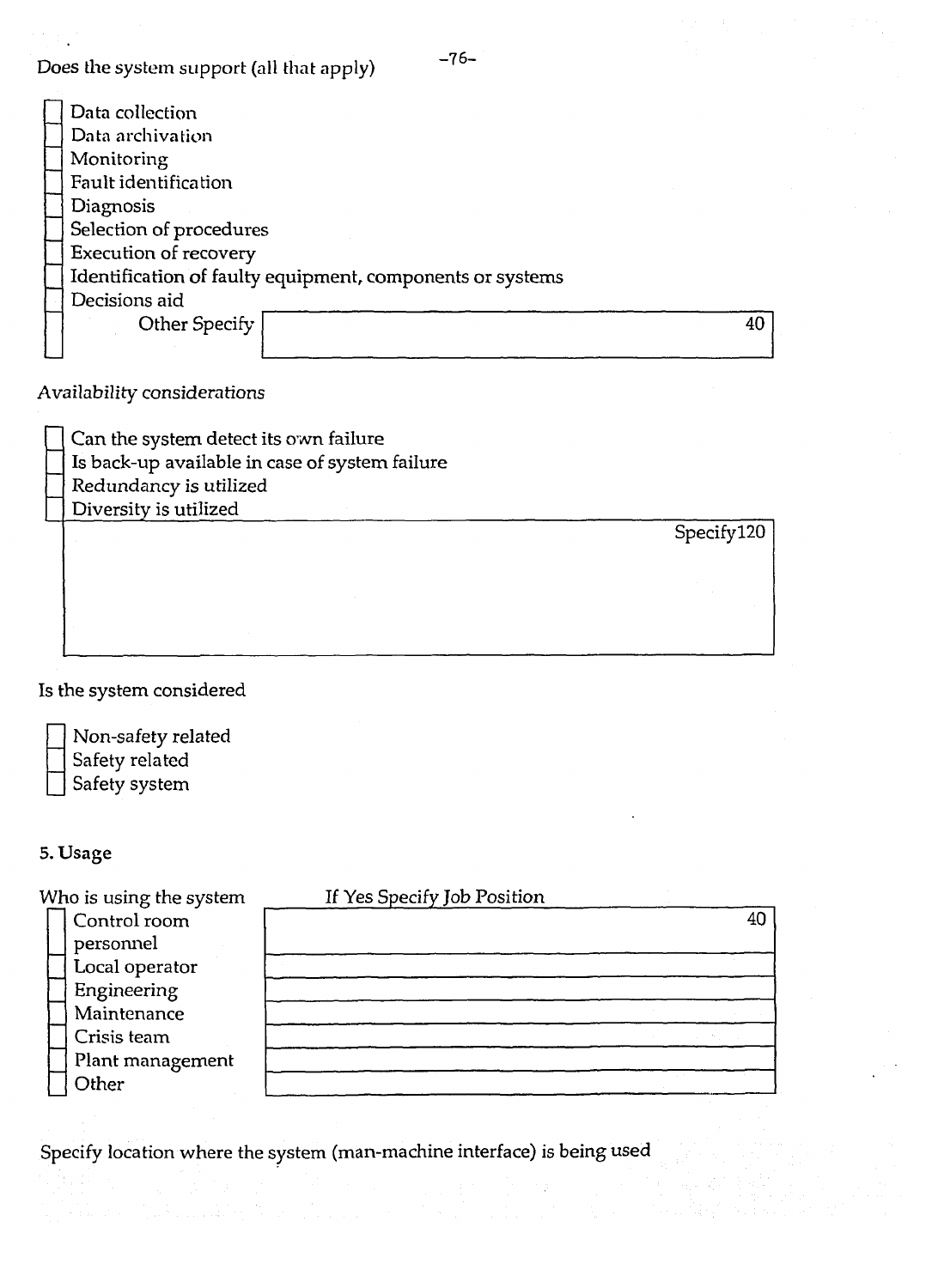| Control room<br>Laboratories  | $-77-$ |    |
|-------------------------------|--------|----|
|                               |        |    |
| Training centre               |        |    |
| <b>Emergency Control Room</b> |        |    |
| Crisis centre                 |        |    |
| Engineering offices           |        |    |
| Maintenance areas             |        |    |
| Plant equipment area          |        |    |
| Dosimetry control room        |        |    |
| Other Specify                 |        | 40 |
|                               |        |    |

**What type of human-machine interface is being used If Yes Specify** 

| <b>Text CRT</b>       | 30 |
|-----------------------|----|
| Graphic CRT           |    |
| <b>Mimics</b>         |    |
| Other outputs         |    |
| Conventional keyboard |    |
| Function keyboard     |    |
| Mouse                 |    |
| Tracker ball          |    |
| Touch screen          |    |
| Other inputs          |    |

**Which form or forms of interaction does your system adopt** 

|               | Use of one or more dedicated display devices (e.g. CRT)                         |  |
|---------------|---------------------------------------------------------------------------------|--|
|               | Use of one or more dedicated display pictures which share display devices witch |  |
| other systems |                                                                                 |  |
| Other Specify |                                                                                 |  |
|               |                                                                                 |  |

**How many users is the system able to support**   $\overline{3}$ **simultaneously** Does the system process or utilize plant data for real time response  $\Box$ 

**How often is the system used** 

| Continuously   |
|----------------|
| Frequently     |
| Once-in-awhile |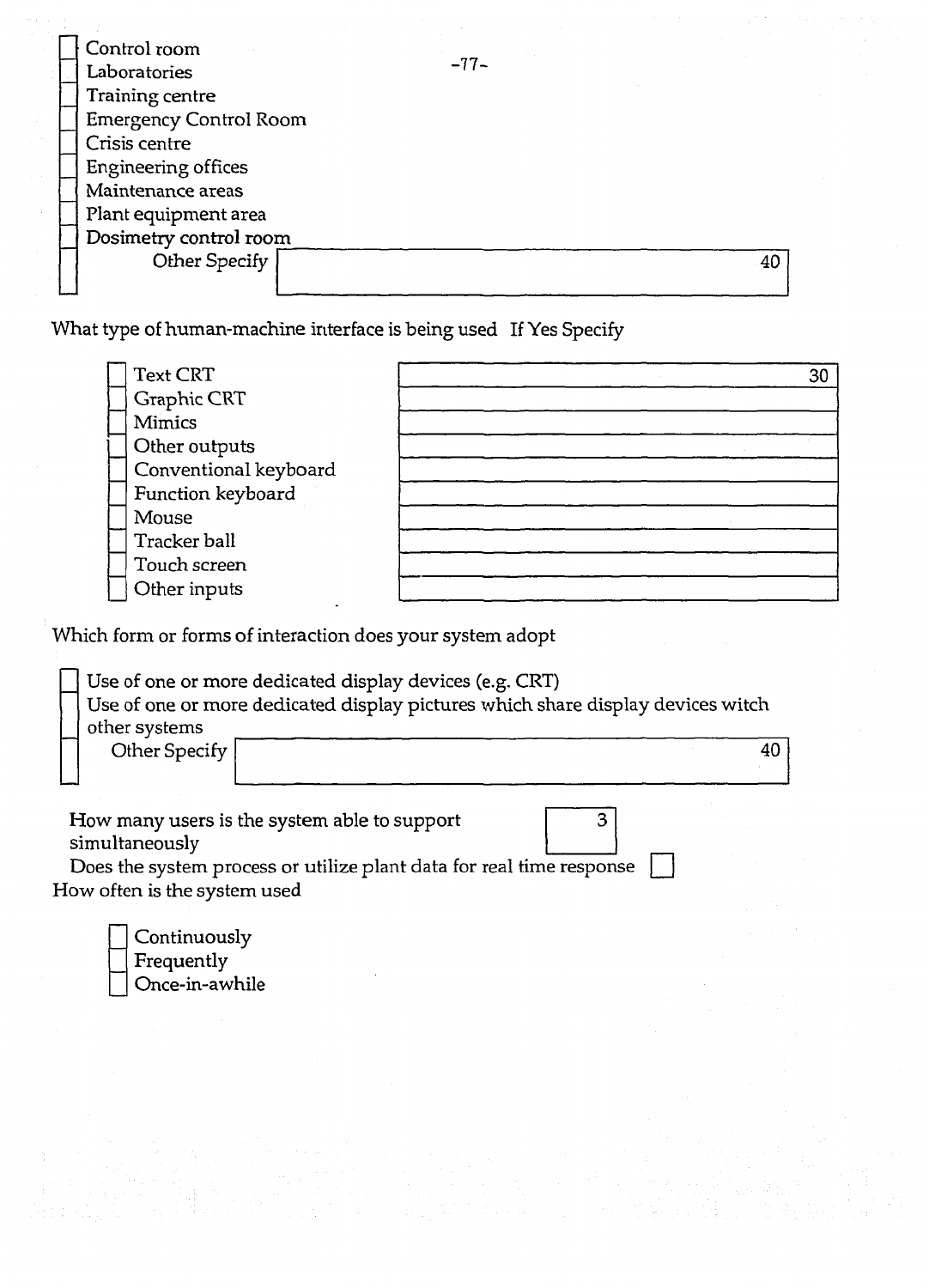| Where there additional measures needed for acceptance by users |    |  |
|----------------------------------------------------------------|----|--|
| Improvements in user interface                                 |    |  |
| Improvement in documentation                                   |    |  |
| <b>Additional training</b>                                     |    |  |
| Other Specify                                                  | 40 |  |
|                                                                |    |  |

# **6. Technical System Specifications**

**Please specify hardware characteristics** 

| Brand and type<br>of computers                                                                                                                             | 40                                      |
|------------------------------------------------------------------------------------------------------------------------------------------------------------|-----------------------------------------|
| Configuration<br>of the system<br>(e.g. no. of<br>work stations,<br>memory, bus,<br>printers,<br>network<br>communication<br>, disk capacity,<br>plotters) | 40                                      |
| computer                                                                                                                                                   | Does the system get data from the plant |

**Does the system require new sensors (specify)** 

|  | 60<br><u> 1980 - Jan Barnett, fransk politiker (d. 1980)</u> |
|--|--------------------------------------------------------------|
|  |                                                              |
|  | <b>Contract Contract</b>                                     |
|  |                                                              |
|  |                                                              |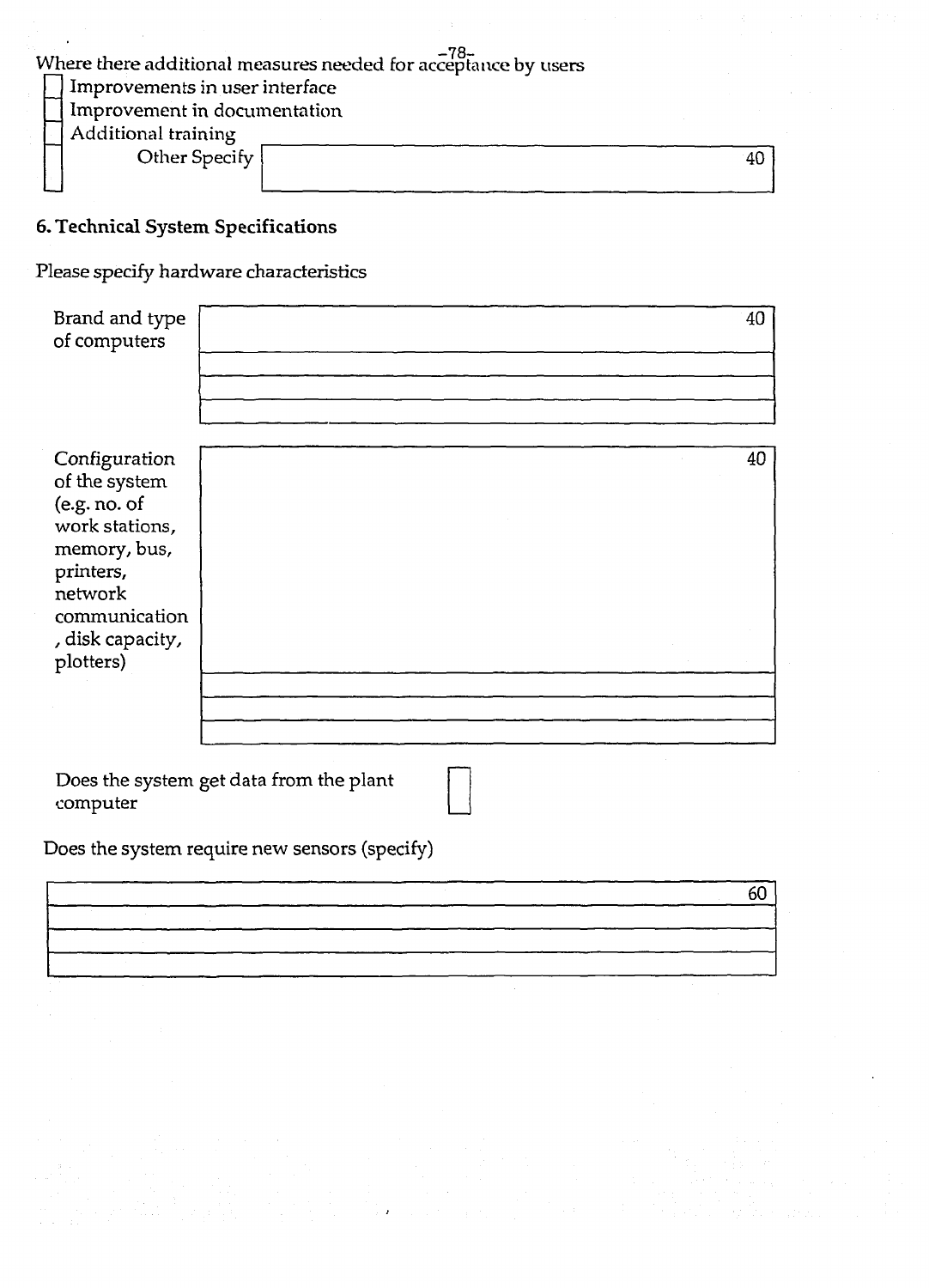**Please specify software characteristics** 

|                | 40 |
|----------------|----|
|                |    |
|                |    |
|                | 40 |
| knowledge base |    |
|                |    |
|                |    |

Algorithms and methods used Specify

| Calculational | 40 |
|---------------|----|
| methods       |    |
| Statistical   |    |
| methods       |    |
| Artificial    |    |
| intelligence  |    |
| Neural        |    |
| networks      |    |
| Other         |    |
|               |    |

# **Flexibility**

**\_ Can the system be expanded for new functions** 

**\_ Can the system be tuned by the users** 

**\_ Is the system hardware dependent** 

**\_ Can the system functions be reconfigured for the users** 

**\_ Is the system connected or connectable to other plant systems** 

**\_ Does the system require manual data input from the operators** 

**Indicate approximate number of input signals (if relevant)** 

| 7 |
|---|
|   |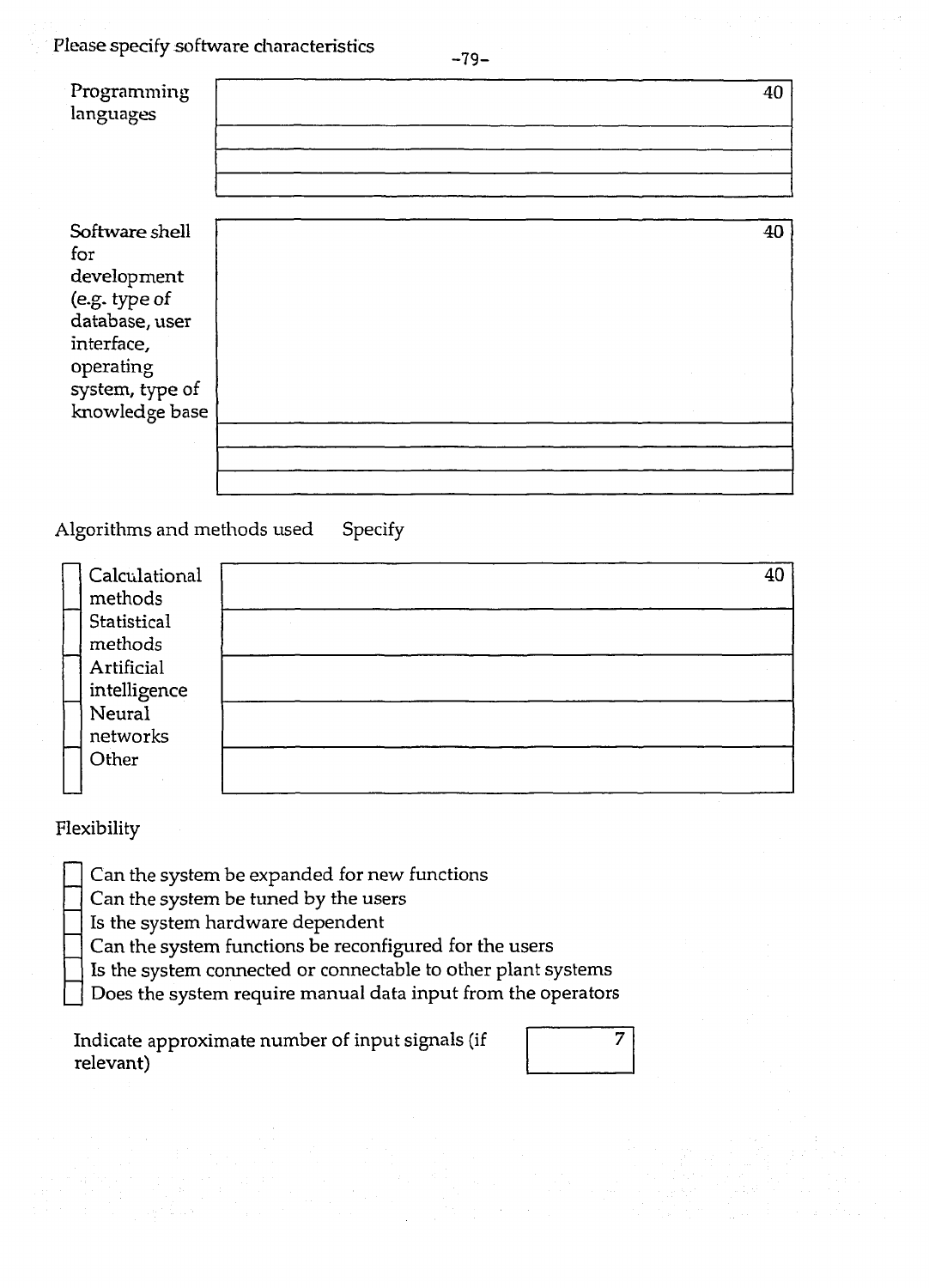# **7. Development Process**

| Were formal design methods applied<br>(Y/N)                                         |    |  |  |
|-------------------------------------------------------------------------------------|----|--|--|
| Specify<br>methods and<br>tools used for<br>the formal<br>design                    | 40 |  |  |
| 3<br>Length of development process<br>(months)                                      |    |  |  |
| Involvement of end user in                                                          |    |  |  |
| Specification<br>Design<br>Implementation<br>Validation<br>Testing<br>Other Specify | 40 |  |  |
|                                                                                     |    |  |  |
| Were pre-existing software modules utilized<br>(Y/N)                                |    |  |  |
| Scheme of development process<br>Once through<br>Iterative                          |    |  |  |
| Other Specify                                                                       |    |  |  |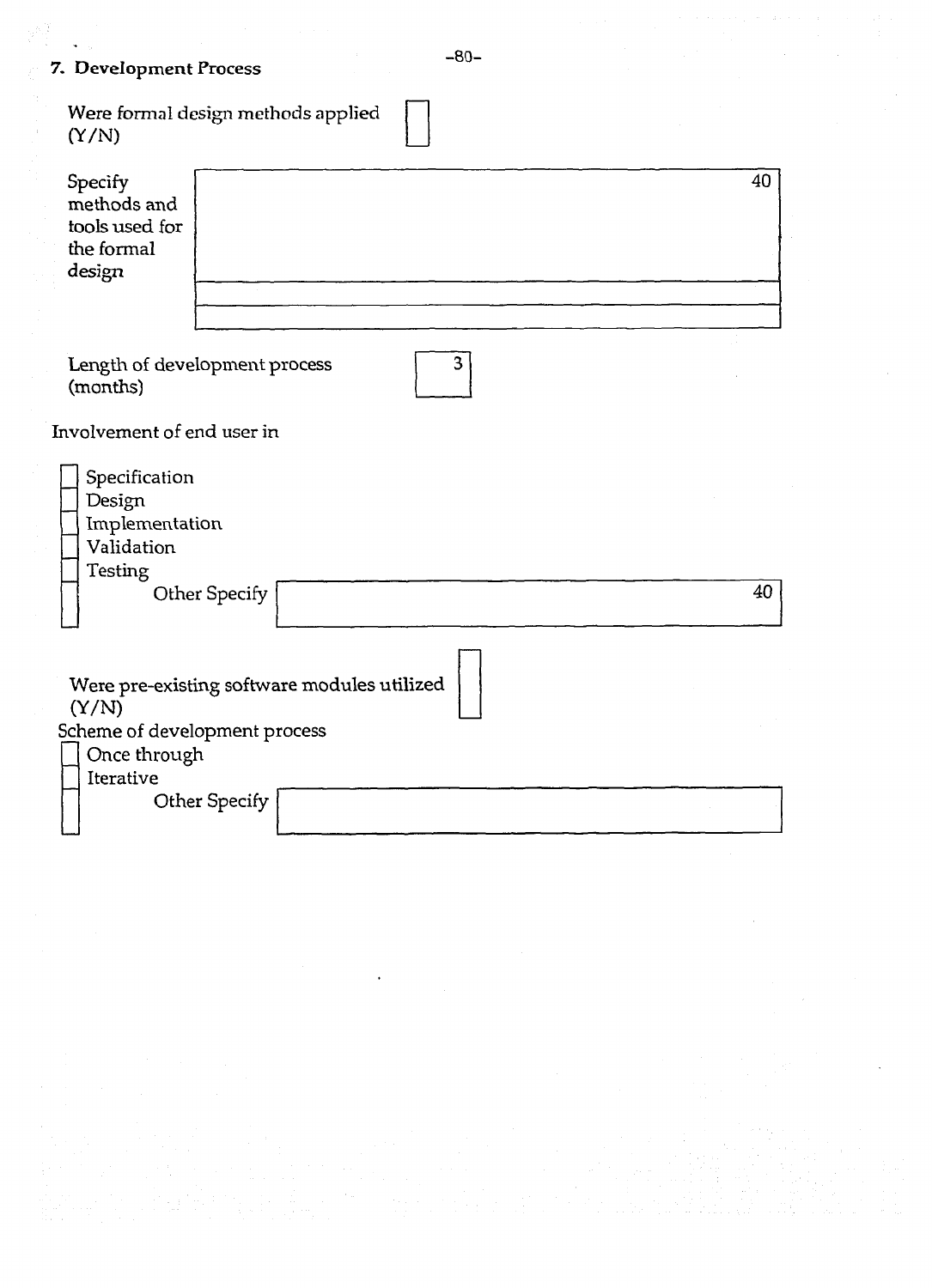| 8. Testing<br>$-81-$                                                                                           |     |
|----------------------------------------------------------------------------------------------------------------|-----|
| Methodology and tools applied<br>Module test<br>White block test<br><b>Black block test</b><br>Other Specify   |     |
| Test criteria and requirements (standard defined) by<br><b>User</b><br>Authority<br>Other Specify              |     |
| Was a simulator involved in testing<br>Full scope simulator<br>Part task simulator<br>No simulator based tests |     |
| Length of initial testing period (days)<br>3 <sup>1</sup>                                                      |     |
| Periodic testing requirements<br>Periodically Length<br>of period<br>Occasionally Reason<br>for test<br>None   | 40  |
| Where there objective, quantifiable tests to evaluate usefulness of the system                                 |     |
| Spec<br>ify                                                                                                    | 100 |
| User<br>expe<br>rienc<br>$\mathbf e$                                                                           | 100 |
|                                                                                                                |     |
| Prob<br>lems<br>disc<br>over<br>ed                                                                             | 100 |
|                                                                                                                |     |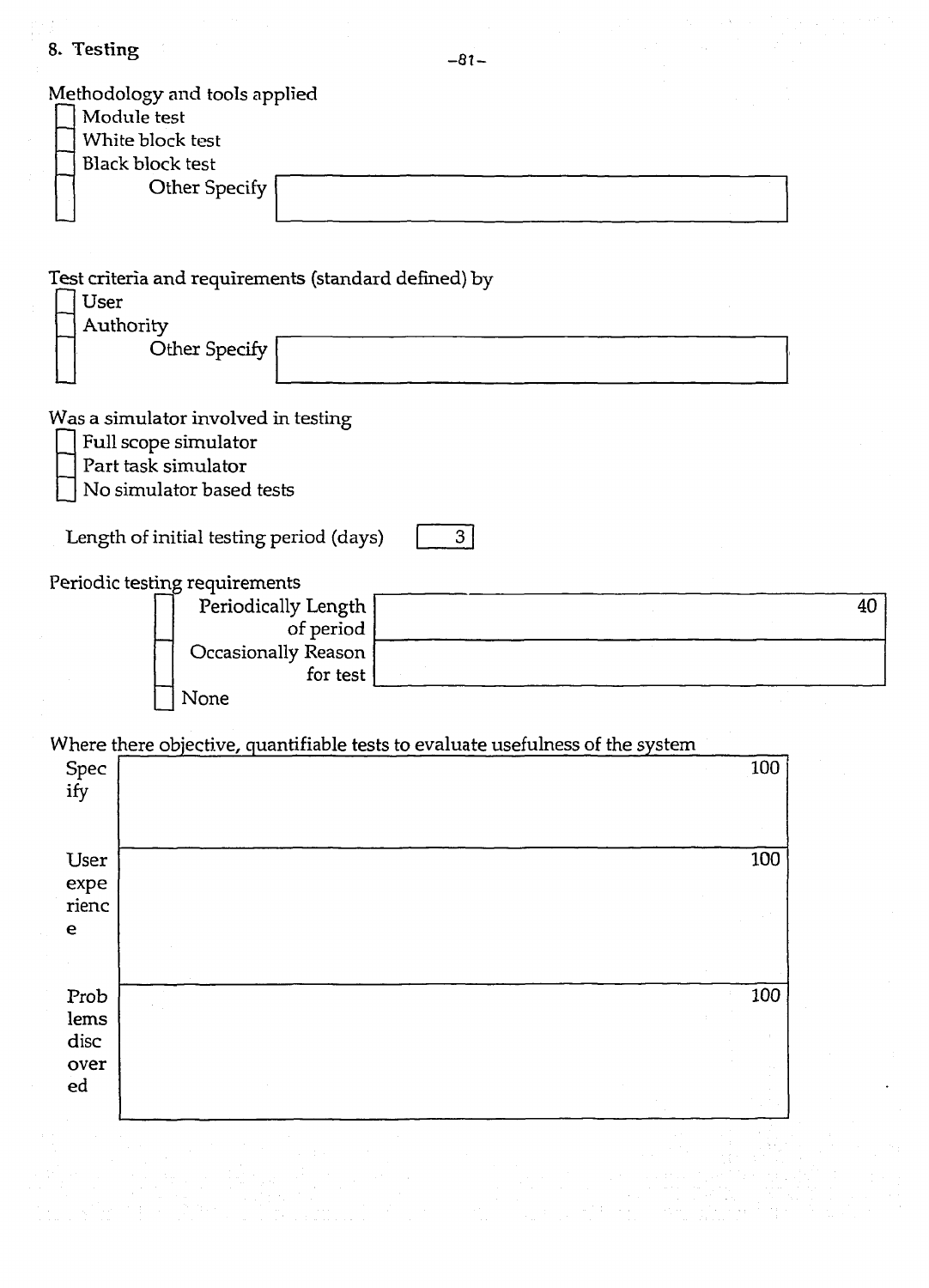#### **9. Documentation** -82 -

**Exist Language** 

**Inte Exte** 

 $3<sup>1</sup>$ 

|               | ing |    | rnal | rnal  |
|---------------|-----|----|------|-------|
|               | (Y/ |    | usa  | Avai  |
|               | N)  |    | ge   | lable |
| User's manual |     | 20 |      |       |
| Design        |     |    |      |       |
| document      |     |    |      |       |
| Functional    |     |    |      |       |
| specification |     |    |      |       |
| QA            |     |    |      |       |
| V&V           |     |    |      |       |
| Test results  |     |    |      |       |
| Training      |     |    |      |       |
| document      |     |    |      |       |
| Maintenance   |     |    |      |       |
| document      |     |    |      |       |
| Developers    |     |    |      |       |
| document      |     |    |      |       |
| Reference to  |     |    |      |       |
| standards     |     |    |      |       |
| References    |     |    |      |       |
|               |     |    |      |       |

# **10. Training**

**\_ Does a user training program exist If yes, how long is the program (days)** 

**\_ Is user training performed on a full scope training simulator** 

**\_ Is user training performed on a special part task simulator** 

**\_ Does a training program exist for maintenance of the system** 

**\_ Is technical support available by telephone** 

# **11. Cost**

**Estimated man-years of efforts used for development** 

| З |  |
|---|--|
|   |  |
|   |  |

**Estimated man-years of efforts used for implementation** 

| 14 |  |
|----|--|
|    |  |

**40** 

**Estimated total utility cost of the operator support system including own work, hardware and software**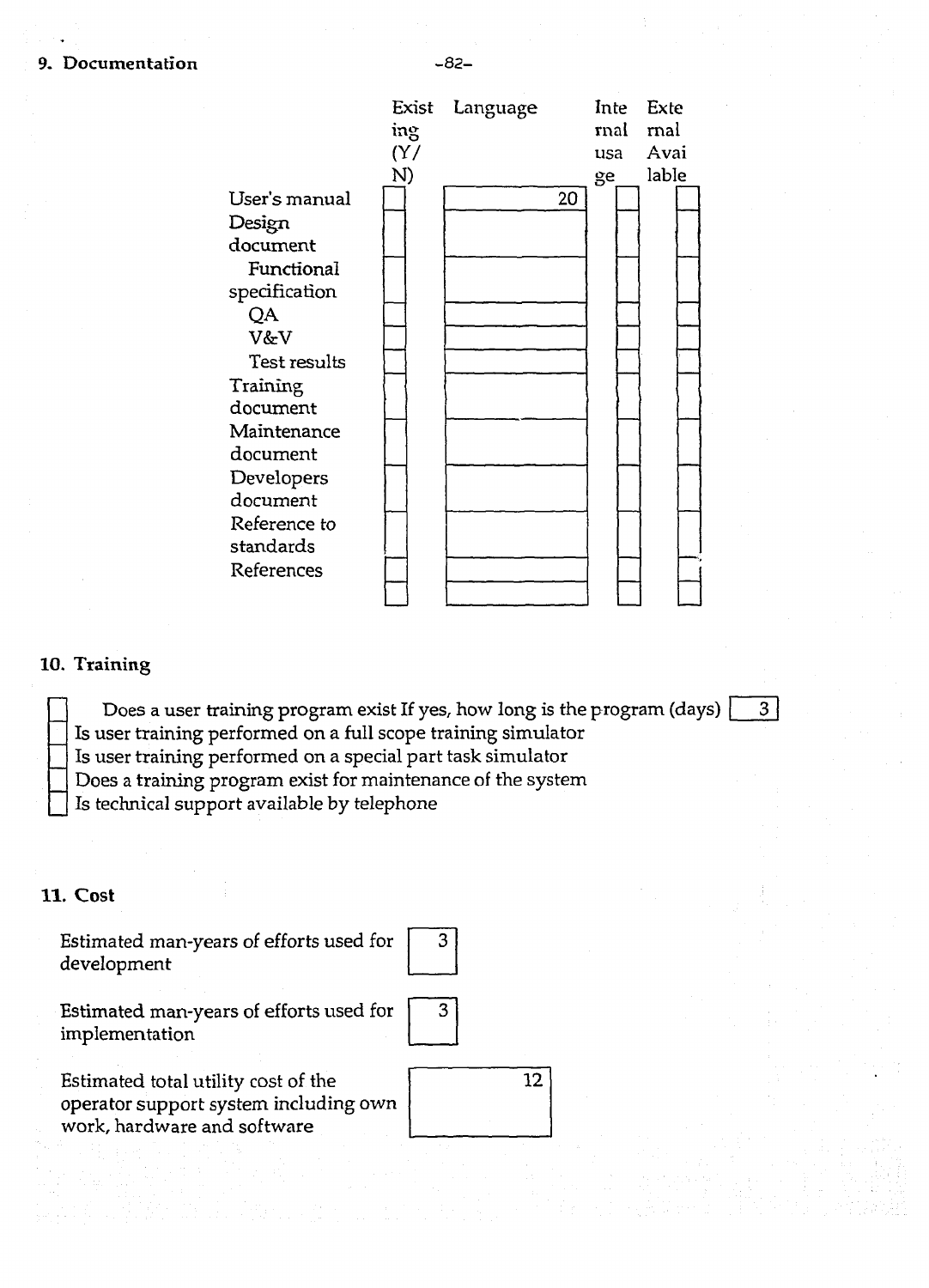| Specify<br>type of<br>required | 4( |
|--------------------------------|----|
|                                |    |
|                                |    |
| hardwar                        |    |
| e                              |    |
|                                |    |
|                                |    |

| Specify<br>type of<br>third | 40 |
|-----------------------------|----|
|                             |    |
|                             |    |
|                             |    |
| party<br>software           |    |
| required                    |    |
|                             |    |
|                             |    |

## **12. Benefits**

**Fill in where relevant: Give qualitative statements if quantitative data are not available.** 

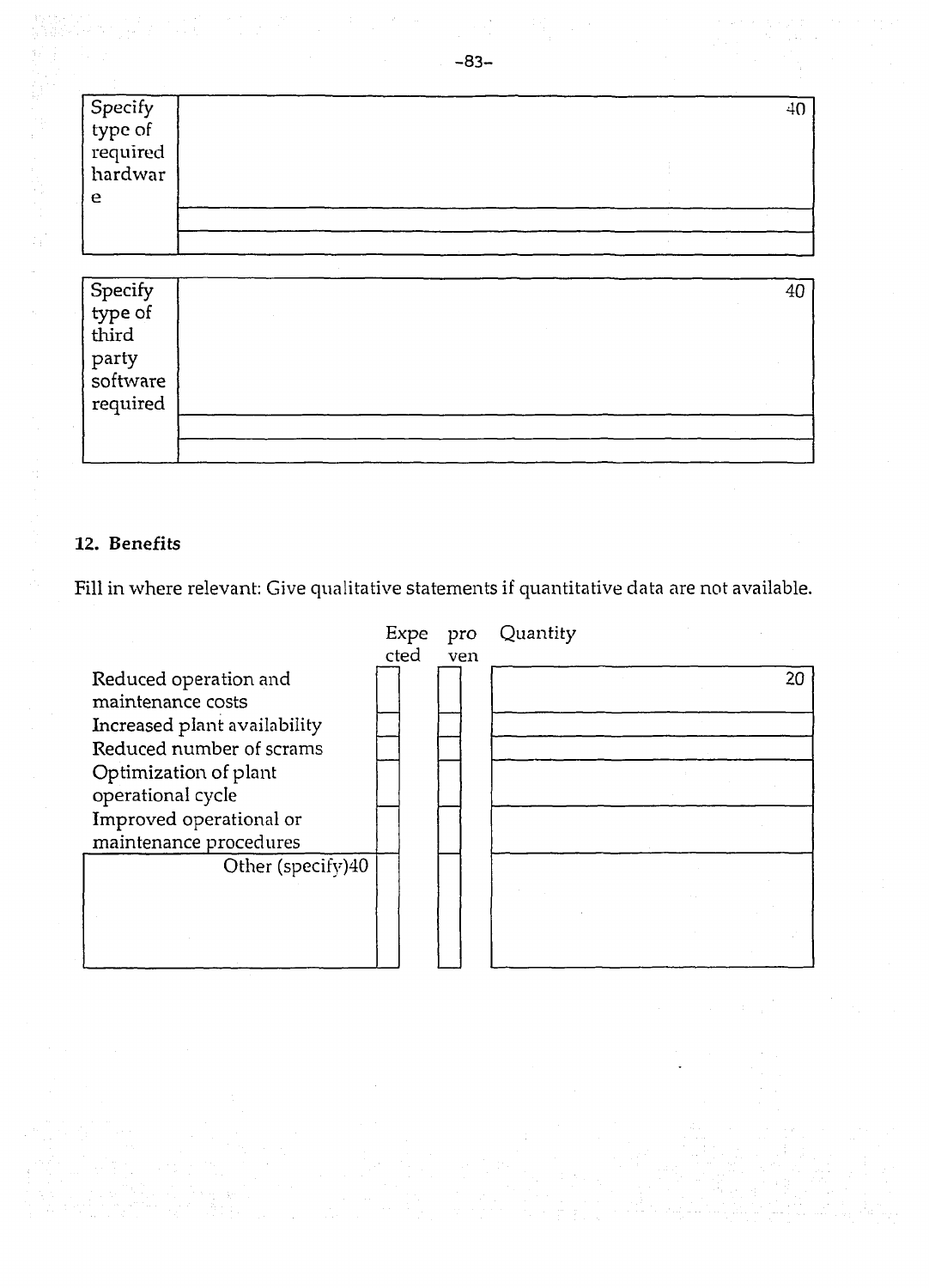$\overline{250}$